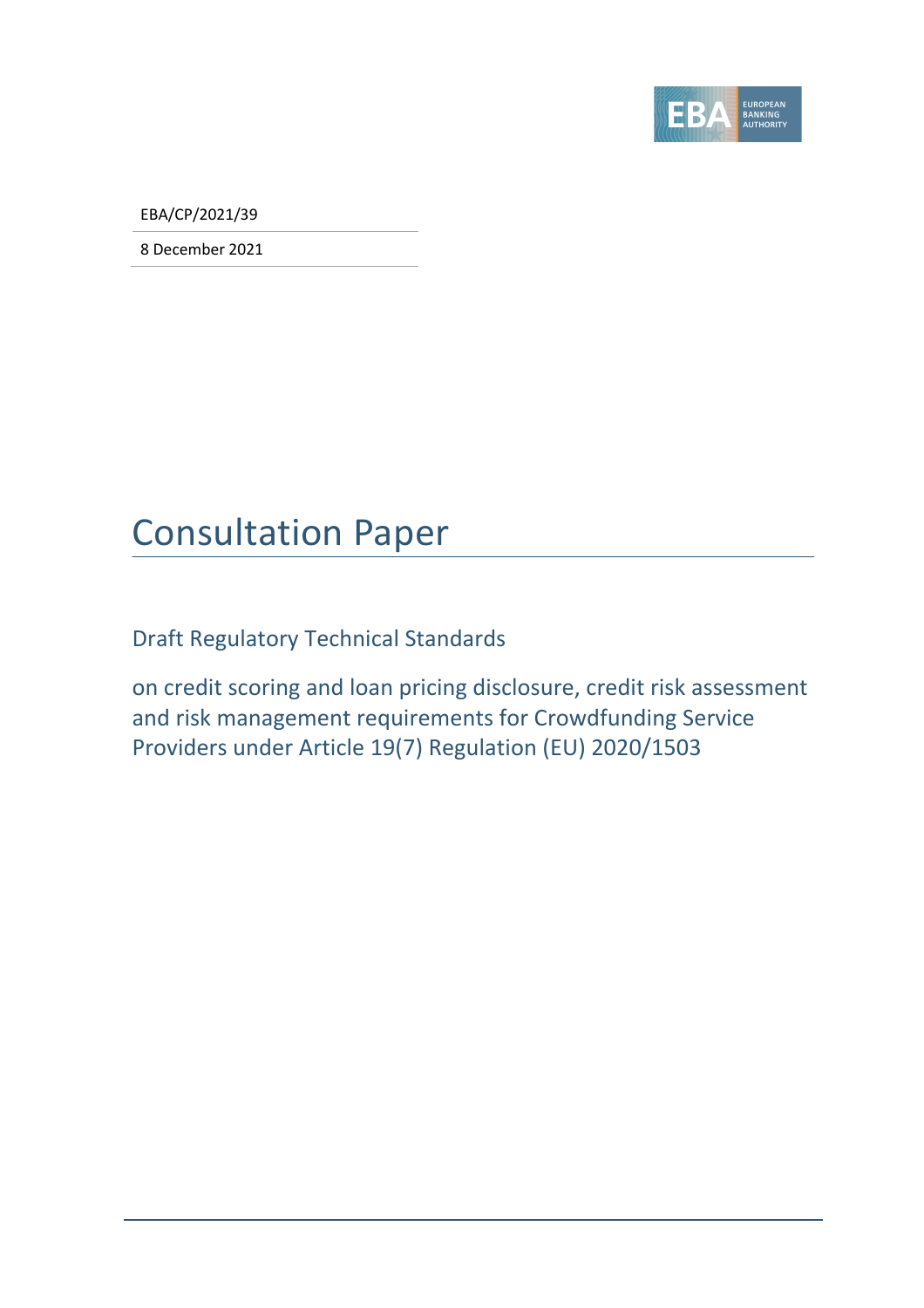

# **Contents**

|     | 1. Responding to this consultation              | 3  |
|-----|-------------------------------------------------|----|
|     | 2. Executive Summary                            | 4  |
|     | 3. Background and rationale                     | 5  |
|     | 4. Draft regulatory technical standards         | 11 |
|     | 5. Accompanying documents                       | 31 |
| 5.1 | Draft cost-benefit analysis / impact assessment | 31 |
| 5.2 | Overview of questions for consultation          | 36 |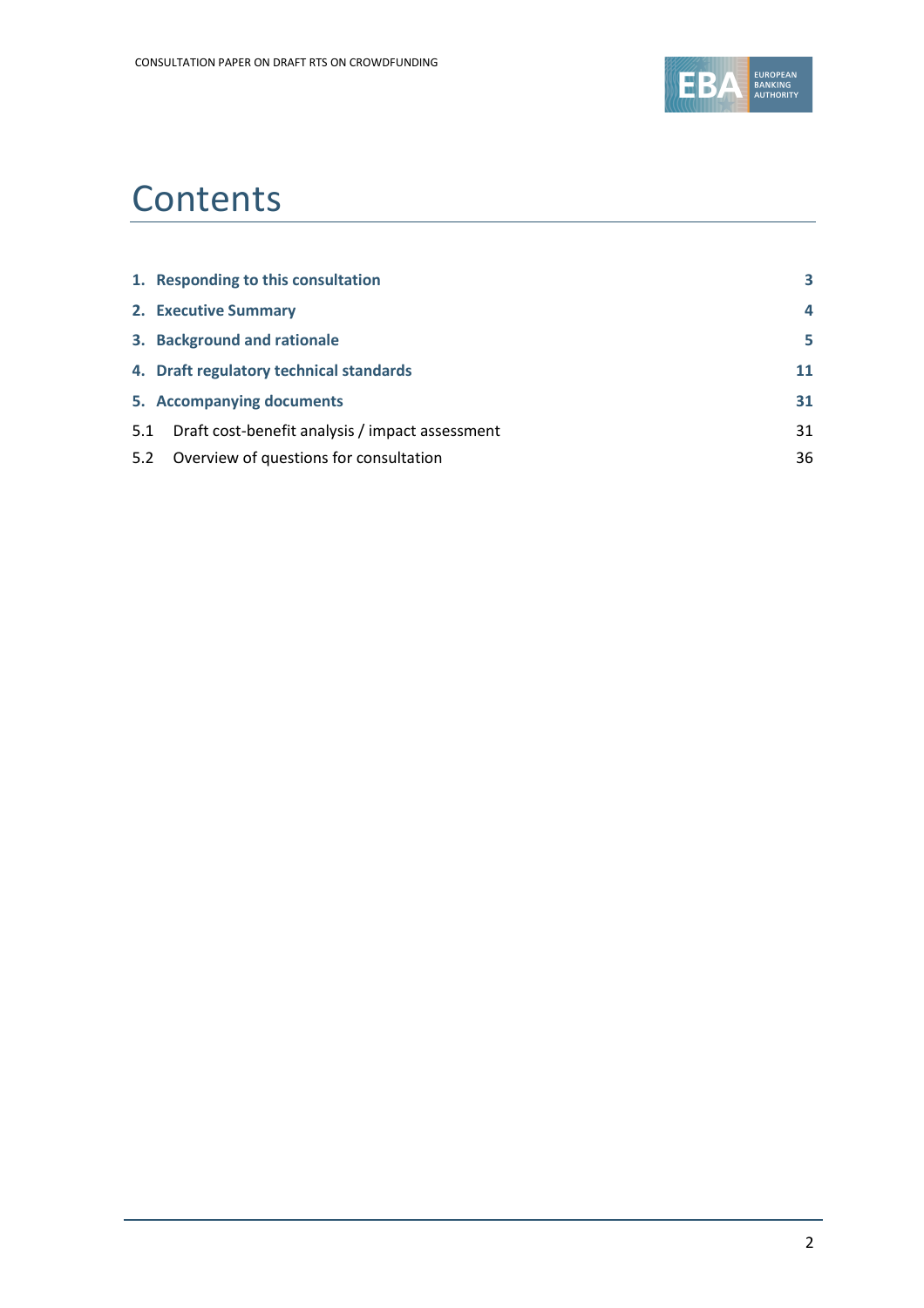

# <span id="page-2-0"></span>1. Responding to this consultation

The EBA invites comments on all proposals put forward in this paper and in particular on the specific questions summarised in 5.2.

Comments are most helpful if they:

- respond to the question stated;
- **•** indicate the specific point to which a comment relates;
- contain a clear rationale;
- **Provide evidence to support the views expressed/ rationale proposed; and**
- describe any alternative regulatory choices the EBA should consider.

#### **Submission of responses**

To submit your comments, click on the 'send your comments' button on the consultation page by 8 March 2021. Please note that comments submitted after this deadline, or submitted via other means may not be processed.

#### **Publication of responses**

Please clearly indicate in the consultation form if you wish your comments to be disclosed or to be treated as confidential. A confidential response may be requested from us in accordance with the EBA's rules on public access to documents. We may consult you if we receive such a request. Any decision we make not to disclose the response is reviewable by the EBA's Board of Appeal and the European Ombudsman.

#### **Data protection**

The protection of individuals with regard to the processing of personal data by the EBA is based on Regulation (EU) 1725/2018 of the European Parliament and of the Council of 23 October 2018. Further information on data protection can be found under the [Legal notice section](http://eba.europa.eu/legal-notice) of the EBA website.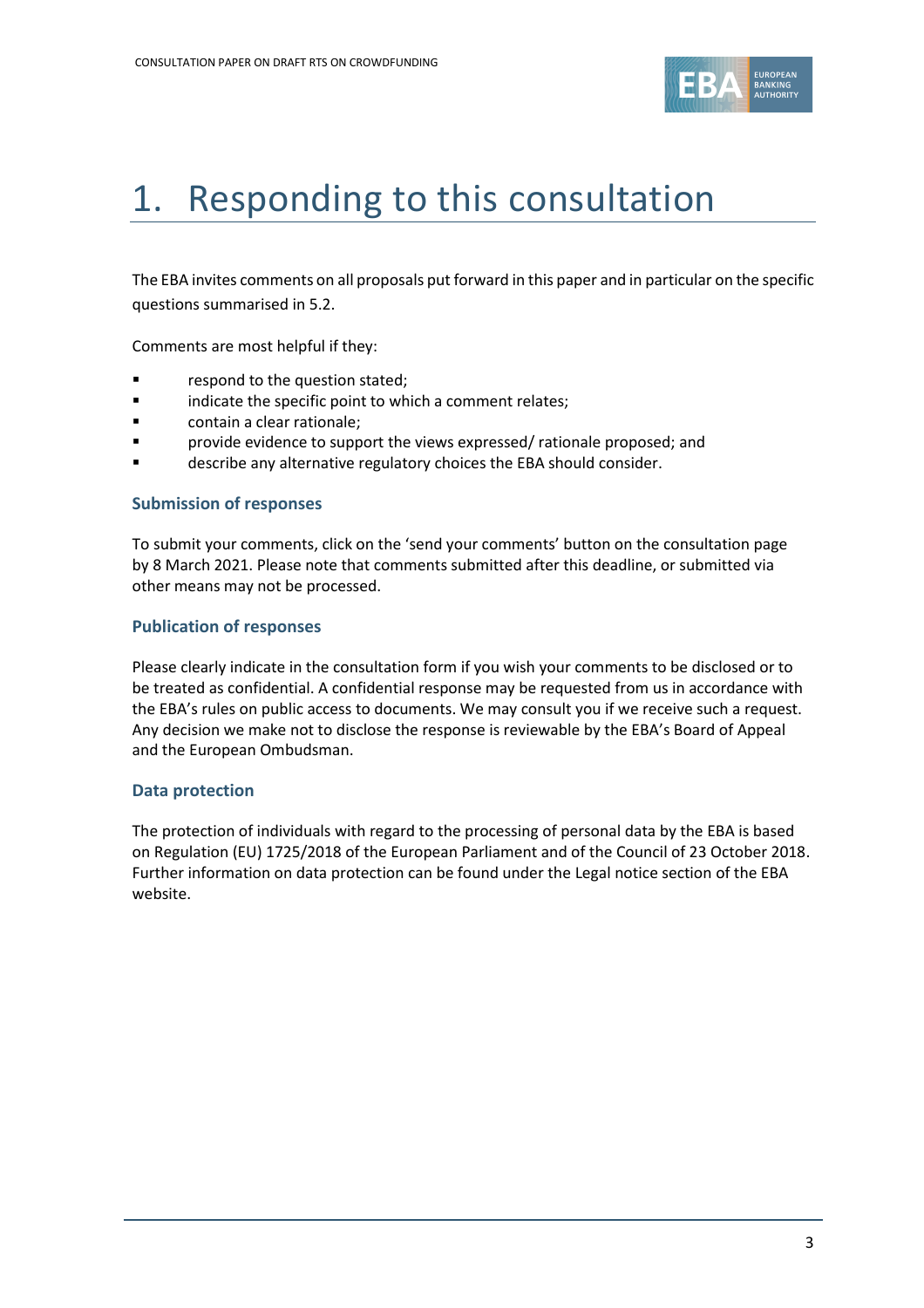

# <span id="page-3-0"></span>2. Executive Summary

Over the last years, crowdfunding has become a significant means through which start-ups and SMEs can finance their projects. The Regulation (EU) 2020/1503 on European Crowdfunding Service Providers (ECSPR) was issued with the aim of ensuring uniform conditions for crowdfunding service providers across the Union (thus fostering cross-border provisions of these services) and to provide a robust framework for investor protection.

At. 19(7) of ECSPR contains a mandate for the EBA to develop – in close cooperation with ESMA – draft technical standards to address a few subjects, related mainly to disclosure of information to investors and to the existence of prudential requirements for crowdfunding service providers:

- a) the elements, including the format, that are to be included in the description of the method to calculate credit scoring and to suggest loan pricing;
- b) the information and factors that crowdfunding service providers need to consider when carrying out a credit risk assessment and conducting a valuation of a loan;
- c) the factors that a crowdfunding service provider must consider when ensuring that the price of a loan it facilitates is fair and appropriate;
- d) the minimum contents and governance of the policies and procedures required for information disclosure and of the risk- management framework for credit risk assessment and loan valuation

The EBA has developed these draft technical standards with the view of addressing the potential information gap between crowdfunding service providers and investors, through the disclosure of adequate amount of information. While ECSPR already requires crowdfunding service providers to disclose a substantial amount on information on loans to investors, the proposals in this draft RTS are directed at informing investors on the existence of sound and adequate processes for credit scoring and loan pricing. Moreover, these draft technical standards aim at ensuring that the that the due diligence undertaken by crowdfunding service providers on project owners and crowdfunding projects is carried out according to uniform and common standards, without impairing the possibility for each platform to develop their own methodology to assess the creditworthiness of project owners. In line with the mandate of Article 19(7)(d) ECSPR, the draft technical standards also define the governance requirements that crowdfunding service providers should have in place to support a sound due diligence process.

# Next steps

After a consultation period of 3 months, the EBA will submit the final draft RTS to the EU Commission. The submission to the EU Commission is expected to take place in May 2022.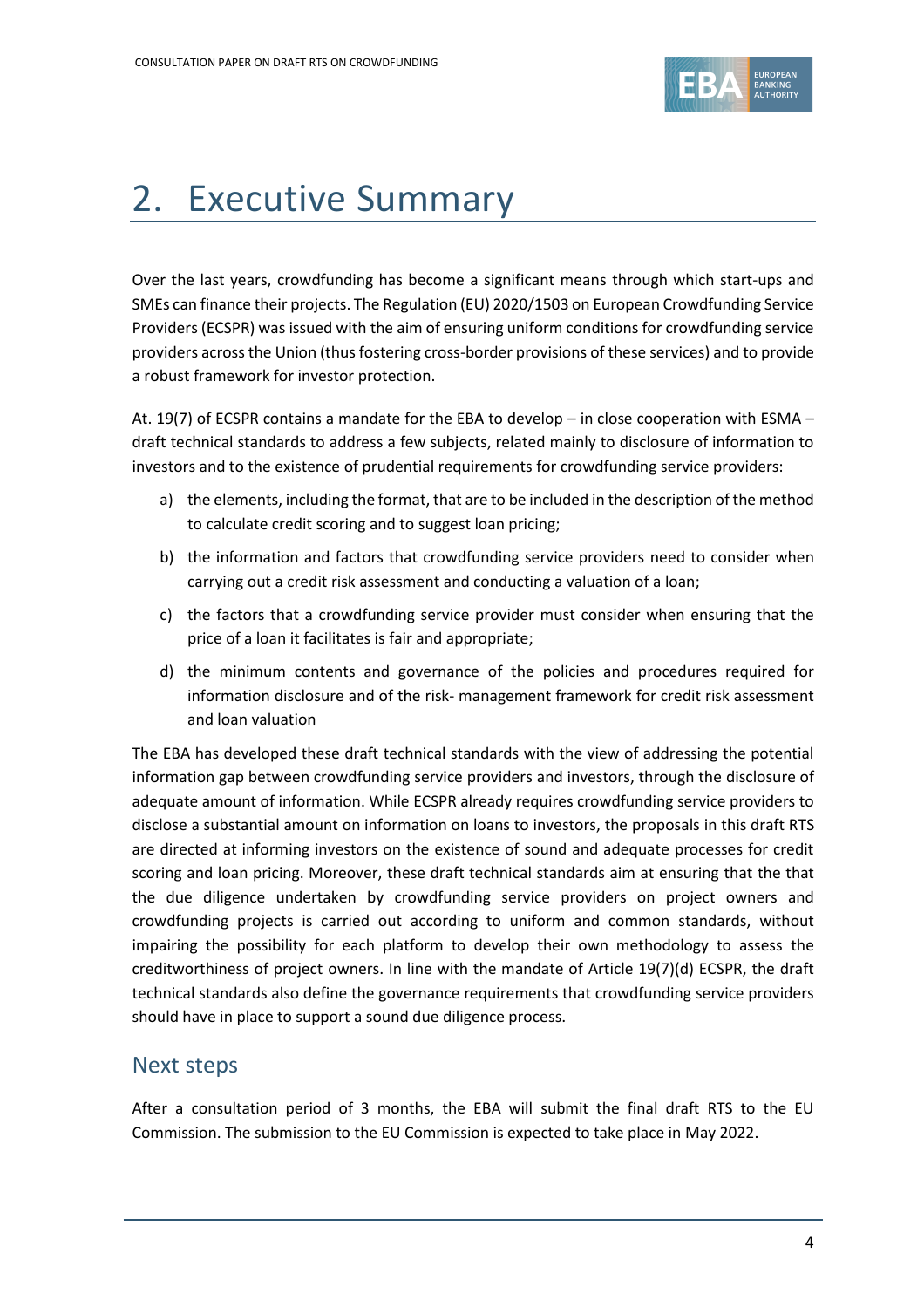

# <span id="page-4-0"></span>3. Background and rationale

# 3.1 Background and mandate

- 1. In order to ensure uniform conditions for crowdfunding service providers across the Union, foster a proper functioning of the internal market, and enhance investor protection requirements, the Regulation (EU) 2020/1503 on European Crowdfunding Service Providers Regulation (ECSPR) has been issued<sup>1</sup>. The ECSPR sets out a number of common rules to ensure adequate information is provided to investors and allows crowdfunding service providers to apply for an EU passport.
- 2. The ECSPR contains two specific mandates to EBA to develop in close cooperation with ESMA two draft Regulatory Technical Standards (RTSs) on:
	- a) adequate disclosure of information to investors and appropriate policies and procedures on contingency funds, with regards to Individual Portfolio Management of loans [Article 6(7) of ECSPR]; and
	- b) the requirement for crowdfunding service providers to disclose adequate information to investors with regards to their credit scoring and loan pricing methods, to have in place an appropriate framework for credit risk assessment, and sound risk management practices and arrangements [Article 19(7) of ECSPR].
- 3. The EBA has already finalised the draft RTS on point a) above<sup>2</sup>, and the present Consultation Paper puts forward a proposal for the draft RTS from Article 19(7) of ECSPR, which requires EBA to specify:
	- a. the elements to be included in the information to investors with respect to the description of the method to calculate credit scores and pricing assigned to crowdfunding projects (Article 19(7)(a));
	- b. the information and factors that crowdfunding service providers shall consider when carrying out credit risk assessment and when conducting a loan valuation, as referred in Article 4(4) (Article 19(7)(b));
	- c. the factors that crowdfunding service providers shall take into account to ensure that the price of loans facilitated on its platform are fair and appropriate (Article  $19(7)(c)$ );
	- d. the content and governance of the policies and procedures required for the requirement specified in Article 19 and the risk management framework related to credit risk assessment as referred in Article 4(4)(f)

<sup>1</sup> <https://eur-lex.europa.eu/legal-content/EN/TXT/PDF/?uri=CELEX:32020R1503&from=EN>

<sup>2</sup> [https://www.eba.europa.eu/eba-publishes-final-draft-technical-standards-individual-portfolio-management](https://www.eba.europa.eu/eba-publishes-final-draft-technical-standards-individual-portfolio-management-crowdfunding-service)[crowdfunding-service](https://www.eba.europa.eu/eba-publishes-final-draft-technical-standards-individual-portfolio-management-crowdfunding-service)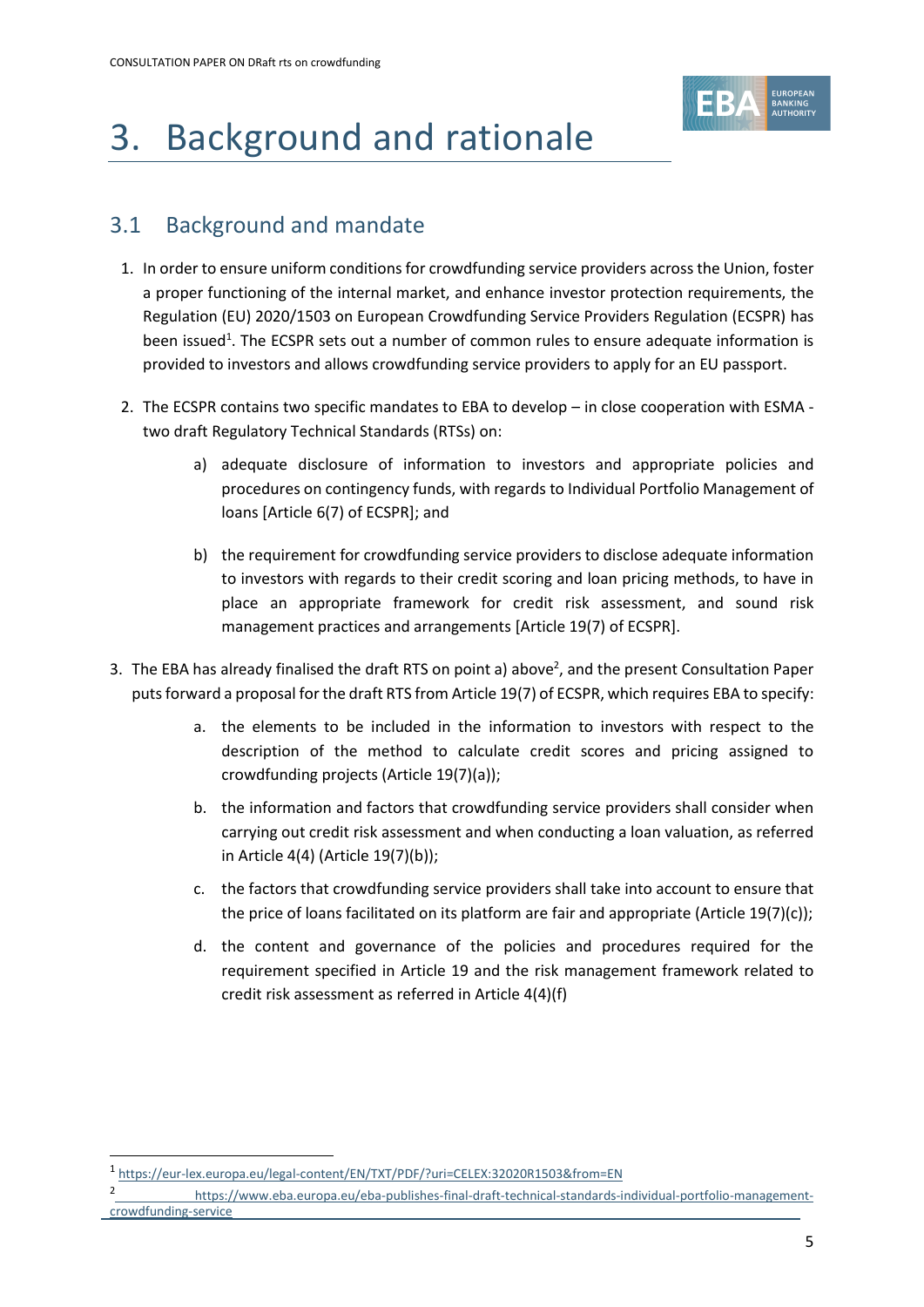

# 3.2 Rationale and purposes of the draft RTS

- 4. Over the last years, crowdfunding has become a significant means through which start-ups and Small and Medium Enterprises (SMEs) can finance their projects. Through crowdfunding, a service provider usually operates a digital platform to match or facilitate the matching between prospective investors on the one side, and owners of projects that need financing on the other. However, differently from banking intermediation, the crowdfunding service provider does not take any risk of its own, which instead is borne entirely by the investor. To this extent, if a crowdfunding service provider is not required to conduct adequate due diligence on the projects that are advertised on its website, and this fact is not properly disclosed, investors may assume that these projects have already been subject to an appropriate risk assessment.
- 5. Moreover, as crowdfunding is particularly relevant for small businesses and start-ups, often with little or no credit history, investors relying on these platforms may face an asymmetric information problem as they may not be aware of the real quality of project owners.
- 6. Against this backdrop, the purpose of the draft RTS will be twofold:
	- a. Reducing potential asymmetries of information between project owners, Crowdfunding Service Providers (CSPs) and investors with respect to credit scoring and loan pricing;
	- b. Ensuring a minimum set of common standards in terms of credit risk assessment, governance, and risk management structures.

#### Addressing information asymmetries in credit scoring and loan pricing

- 7. Article 23 of the ECSPR requires CSPs to provide prospective investors with a Key Investment Information Sheet (KIIS), which defines the set of information needed to make an informed investment decision. To this extent, the draft RTS developed by ESMA pursuant to Article 23(16) ECSPR elaborates the requirements and models for presenting the information in the KIIS, including the presentation of certain risks, financial ratios and costs and charges. In addition, the draft RTS developed by ESMA on the disclosure of default rates pursuant to Article 20(3) ECSPR further aims to reduce asymmetric information and to enhance the ability of investors to understand the nature and type of risk involved in the investment they make<sup>3</sup>.
- 8. However, there are other aspects related to potential asymmetry of information between CSPs and prospective investors that need to be addressed.
- 9. The first one relates to the method applied by CSPs for credit scoring, as innovative approaches based on Artificial Intelligence and machine learning are now progressively used alongside more traditional statistical techniques. As granular transactional data may prove more useful than traditional balance sheet data for SMEs without a long credit history, it is important that adequate information is disclosed on the use of these models, on the existence of appropriate governance arrangements to validate the results, as well as on the type of input used to feed credit scoring models and the information that shall be provided to investors about the output of such models.

<sup>&</sup>lt;sup>3</sup> See the Final Report on Technical Standards (RTS and ITS) published by ESMA: [https://www.esma.europa.eu/press](https://www.esma.europa.eu/press-news/esma-news/esma-publishes-technical-standards-crowdfunding)[news/esma-news/esma-publishes-technical-standards-crowdfunding](https://www.esma.europa.eu/press-news/esma-news/esma-publishes-technical-standards-crowdfunding)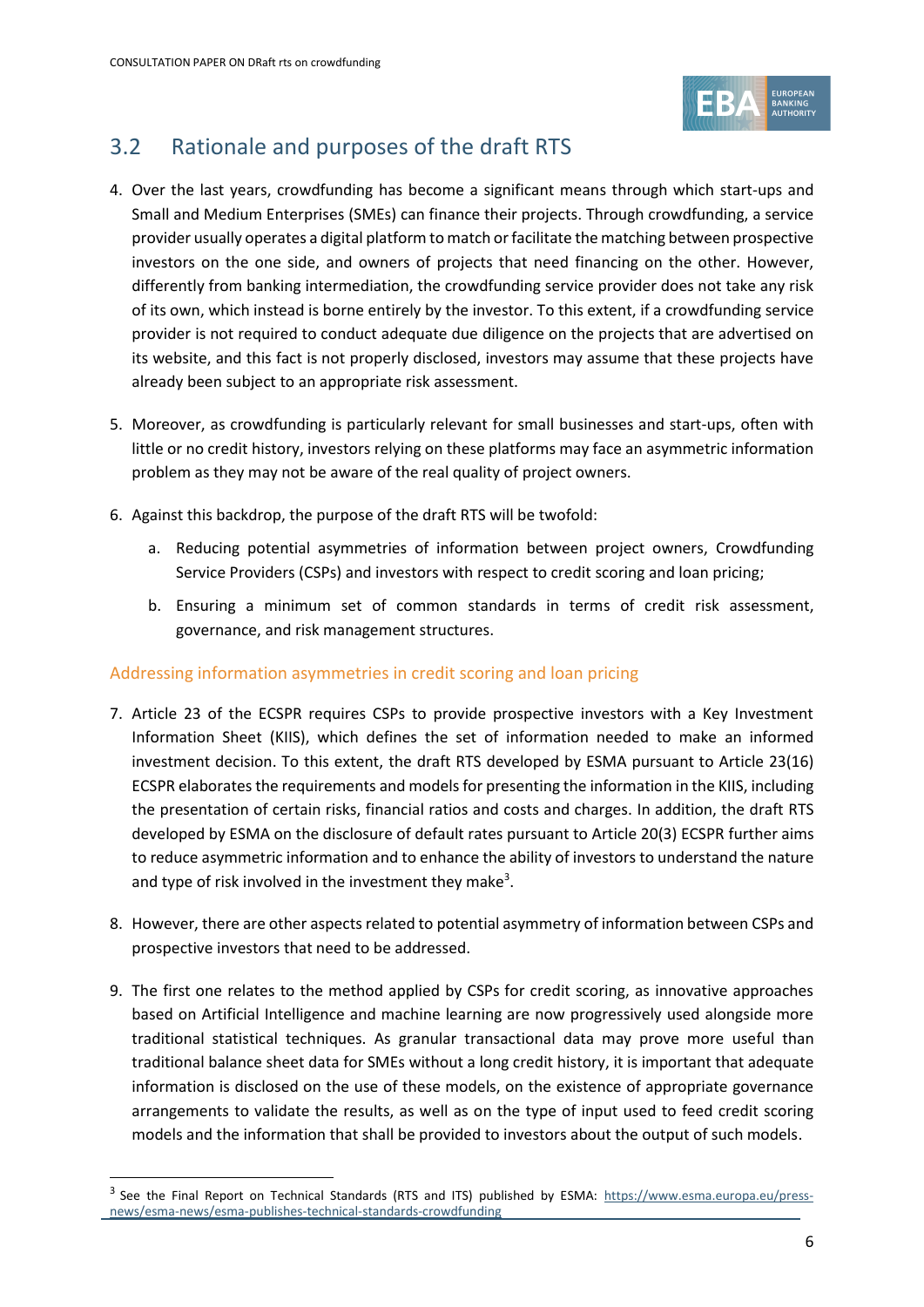

- 10.To this extent, Article 19(7)(a) ECSPR requires the EBA to specify the elements, including the format, that must be included in the description of the method referred in Article 19(6), i.e., the method that CSPs use to calculate credit scores that are applied to crowdfunding projects.
- 11.Therefore, Chapter I of the draft RTS requires CSPs to disclose to investors appropriate levels of information about the existence of a robust credit scoring mechanism to assign each project owner to a risk category reflecting its inherent credit risk. Moreover, it will be important that investors are also informed about how scoring models are relevant in the classification of project owners and crowdfunding projects in terms of their riskiness and how such a classification is relevant for the outcome of the credit approval procedure.

**Question 1: Do you have any comments on the elements to be disclosed to investors in relation to credit scoring, as proposed in Articles 1-5?**

- 12. A second asymmetry of information relates to the way loans are priced, both at origination and afterwards. Differently from the traditional credit market, where the possibility for arbitrage and misalignments in loan pricing are relatively limited, the pricing of a loan in the crowdfunding market is conducted directly by the crowdfunding provider. Therefore, faced with an opaque pricing structure, prospective investors may be misled and take suboptimal investment decisions.
- 13.In that respect, Article 19(7)(a) also requires the EBA to develop draft RTS to specify the elements to be included in the description of the method referred in Article 19(6), i.e., the method that CSPs use to calculate the prices that they suggest on their platform for crowdfunding offers. To address that, Chapter II sets a number of requirements for crowdfunding service providers to inform investors about the existence of an adequate pricing mechanism and disclose enough information on the different components of the price of a loan, both when it is originated and during its lifetime.
- 14.Moreover, in addition to this disclosure provision, Article 19(7)(c) defines a prudential requirement as well and requires the RTS to specify the factors that CSPs must consider to ensure that the price of loans they facilitate on their platforms is fair and appropriate as referred to in Article 4(4)(d) ECSPR, which in turn clarifies that this also includes situations where the CSP determining the price of the loan is also facilitating an exit for a lender before the loan reaches its maturity.
- 15.To this extent, the EBA observes that the pricing structure adopted by crowdfunding platforms is likely to be different from the one commonly used by banks, as the latter need to take into account the cost of capital (both regulatory and economic capital) as well as the cost of financing to raise funds to lend (through customer deposits or through various money or capital markets). As crowdfunding service providers do not hold capital of their own and do not need to raise funds to finance loans, these two components are not part of the pricing strategy. Nevertheless, in order for a pricing strategy to be fair and appropriate, Article 11 of the draft RTS requires that the price of a crowdfunding offer must reflect the risk profile of the loan, and that the crowdfunding service provider has considered prevailing market conditions at the point of loan origination and during the lifetime of the loan.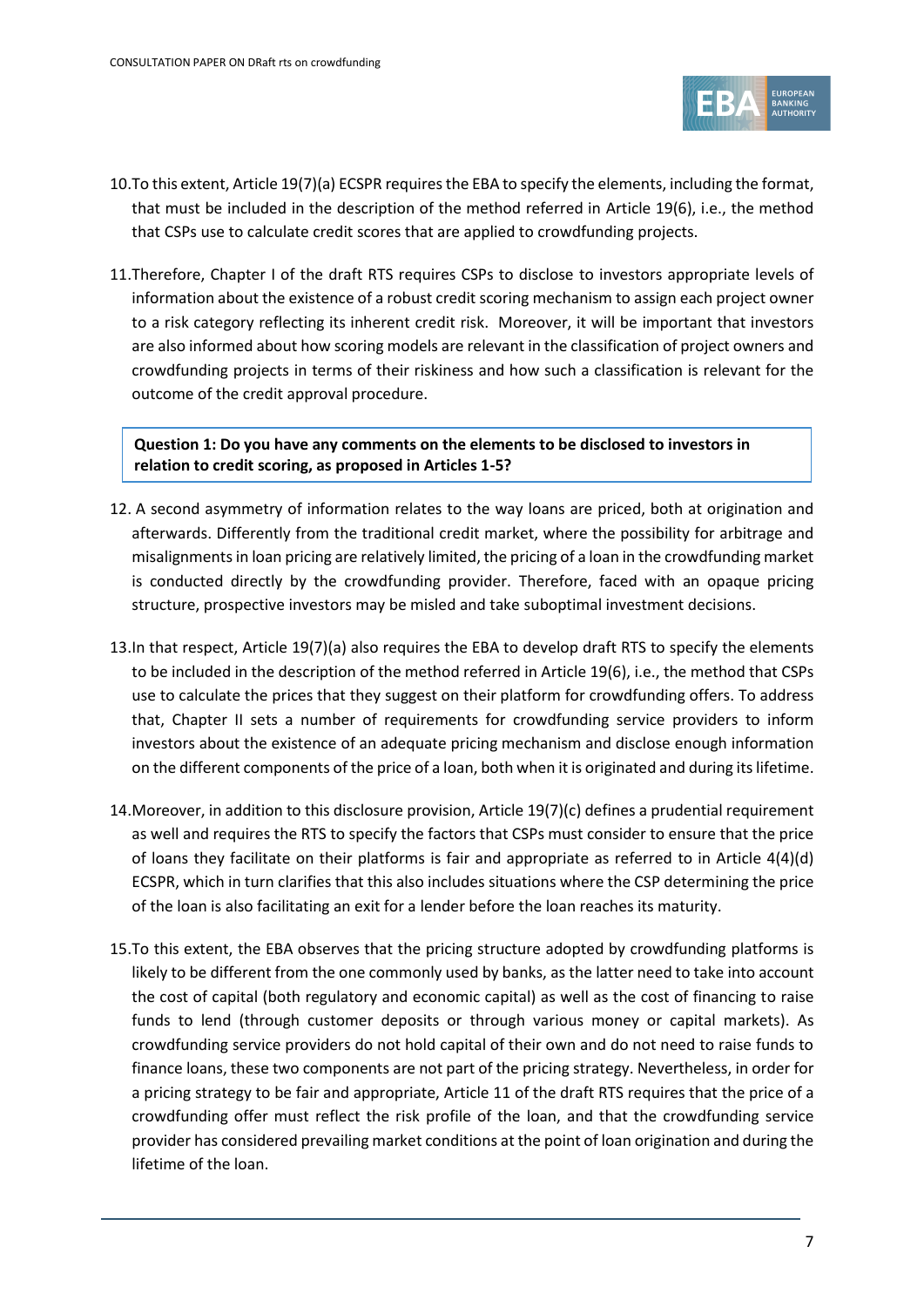

**Question 2: Do you have any comments on the elements to be disclosed to investors as part of the loan pricing framework, as proposed in Articles 6-11?**

**Question 3: Do you consider that the elements for the price of the loan to be fair and appropriate as proposed in Article 11 are sufficient?**

#### Ensuring common standards and procedures for credit risk assessment

- 16. Prospective investors must rely on the due diligence process carried out by the crowdfunding service providers when they assess the creditworthiness of project owners and the sustainability of crowdfunding projects as well. In addition, they also need to be reassured that this assessment is carried out based on consistent standards, while leaving discretion to crowdfunding platforms to innovate and develop their own models, which in turn can give them a competitive edge towards other players.
- 17.To this extent, Article 19(7)(b) requires the draft RTS to specify the factors that CSPs must consider when carrying out a credit risk assessment as referred in Article 4(4)(a) and Article 4(4)(b) ECSPR. These provisions require that (Article 4(4)(a)) the credit risk assessment is carried out before the crowdfunding offer is made, including the consideration of the risk that the project owner will not repay its debt in full. Another requirement (Article 4(4)(b)) is that the credit risk assessment must be based on audited accounts (if available) and on information obtained by the project owner as well as by other sources.
- 18.Therefore, it is important that credit risk assessment must be carried out according to robust and prudent approaches and that enough elements are considered. Moreover, crowdfunding projects must be assessed according to a common and consistent approach and investors should be able to compare different loans (either offered on the same platform or on different ones). While preserving the possibility for each crowdfunding service providers to adopt their own methodology, such assessments must take into account the same underlying elements of credit risk, in order to ensure consistency and comparability.
- 19.Therefore, Chapter III of the draft RTS follows an approach that can be considered consistent with the one defined by the EBA Guidelines on Loan Origination and Monitoring<sup>4</sup>, requiring CSPs to have in place a sound and effective framework to assess credit risk of crowdfunding projects based on a number of factors. In particular, Articles 14-18 of the draft RTS set forth the factors that CSPs shall consider in their credit risk assessment with respect to:
	- a. The financial position of the project owner;
	- b. The business model and the strategy underlying the crowdfunding project;
	- c. Any credit protection arrangement established by the project owner, both funded and unfunded.

**Question 4: Do you have any comments with the information and factors to be considered by crowdfunding service providers in relation to credit risk assessment as proposed in Articles 12-18? Are there other elements that should be taken into account?**

<sup>4</sup> <https://www.eba.europa.eu/regulation-and-policy/credit-risk/guidelines-on-loan-origination-and-monitoring>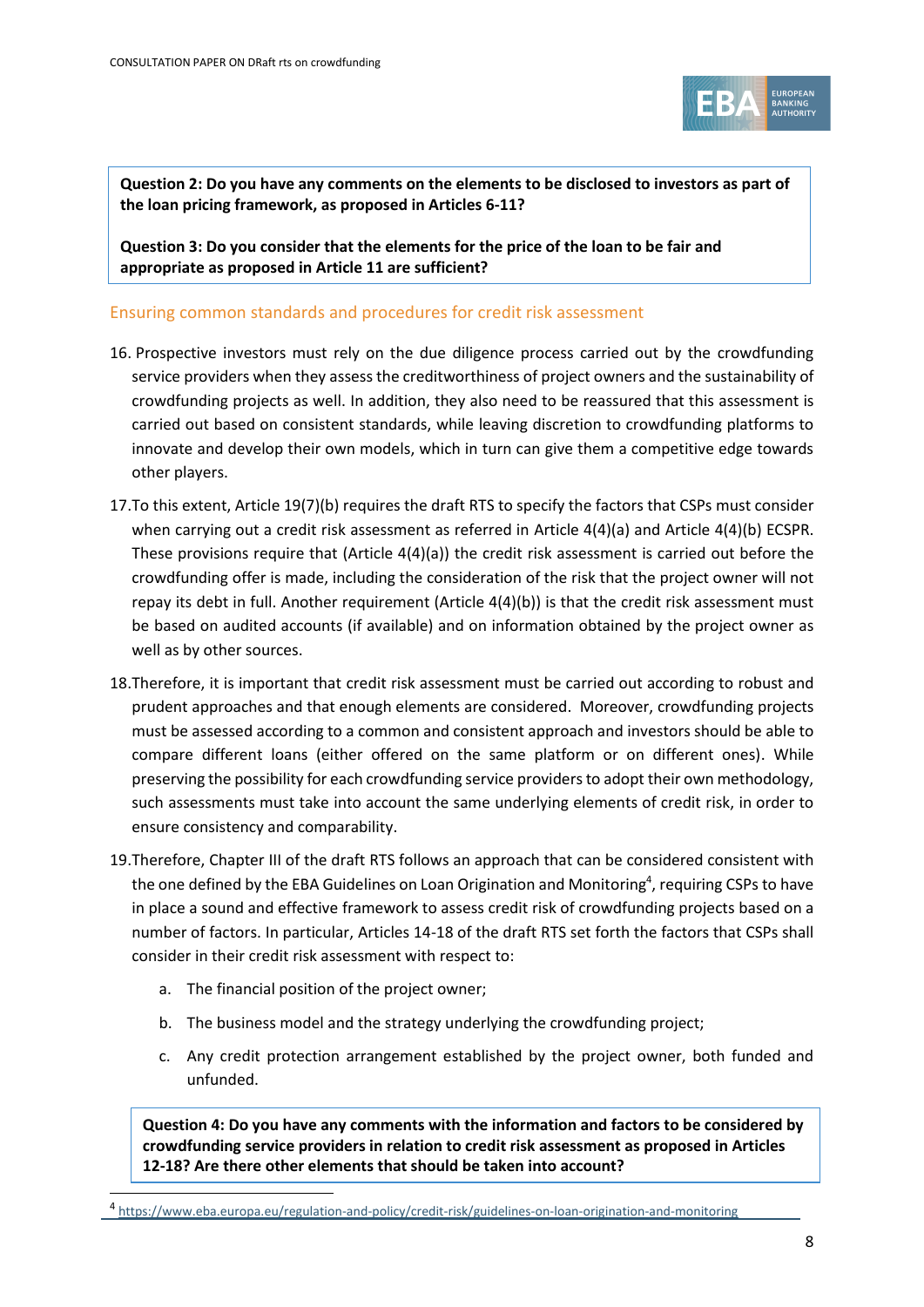

- 20.It should be noted that the approach adopted with respect to the requirements of Article 19(7)(b) is different from the one underlying Chapter II of the draft RTS from Article 6(7) ECSPR on individual portfolio management of loans<sup>5</sup>. While the latter follow a 'process/methodological' perspective, requiring that investors must be informed about the existence of a sound process to assess credit risk, the current draft RTS is instead focused on ensuring that the same set of information and factors are taken into account by CSPs when assessing credit risk.
- 21.Article 19(7)(b) also requires that the draft RTS shall specify the elements that CSPs shall consider when carrying out a loan valuation as referred in Article  $4(4)(e)$  ECSPR. In turn, Article  $4(4)(e)$ requires CSPsto conduct a valuation of loan both at the point of loan origination, but also when the CSP considers that the project owner is unlikely to fulfill its obligations, in case of a default on a loan, and when the CSP is facilitating an exit for the lender. Therefore, Article 20 of the draft RTS identifies the information that CSPs must consider when carrying out the valuation of a loan during the different stage of its lifetime (e.g. at origination, after origination and following a default).

**Question 5: Do you have any comments on the information and factors to be considered by crowdfunding service providers in relation to loan valuation as proposed in Article 20?**

- 22.Finally, one essential element to ensure that adequate due diligence is carried out on the quality of project owners and that CSPs operate according to sound internal governance arrangements is the presence of an appropriate risk management framework, which should be consistent and proportionate to the complexity of the business model of the crowdfunding service provider and the type of lending facilitated. Similarly, the principles guiding disclosure of information to investors shall rely on common standards. In this respect, Article 19(7)(d) ECSPR requires that the draft RTS shall specify the minimum contents and governance of the policies and procedures required under Article 19 and of the risk- management framework referred to in point (f) of Article 4(4).
- 23.The formulation of the mandate in Article 19(7)(d) implies that CSPs shall have in place adequate policies and procedures to guide the disclosure of information to investors (Article 19 (1)-(5)) and a risk-management framework that shall ensure compliance with the requirements in Article 4(4)(f). In turn, Article 4(4)(f) refers to points a)-e) of the same article, which address requirements for to credit risk assessment and loan valuation.
- 24.Therefore, Chapter IV of the draft RTS defines the essential elements that CSPs shall include in:
	- i. The policies for the disclosure of information (Article 21-22), with the purpose of establishing common standards to enhance transparency and appropriateness of the information that is disclosed to investors;
	- ii. A framework for risk management (Article 23-25), aimed at promoting a robust and appropriate credit risk assessment and monitoring, credit approvals and

<sup>5</sup> [https://www.eba.europa.eu/regulation-and-policy/consumer-protection-and-financial-innovation/regulatory-technical](https://www.eba.europa.eu/regulation-and-policy/consumer-protection-and-financial-innovation/regulatory-technical-standards-individual-portfolio-management-loans-offered-crowdfunding-service)[standards-individual-portfolio-management-loans-offered-crowdfunding-service](https://www.eba.europa.eu/regulation-and-policy/consumer-protection-and-financial-innovation/regulatory-technical-standards-individual-portfolio-management-loans-offered-crowdfunding-service)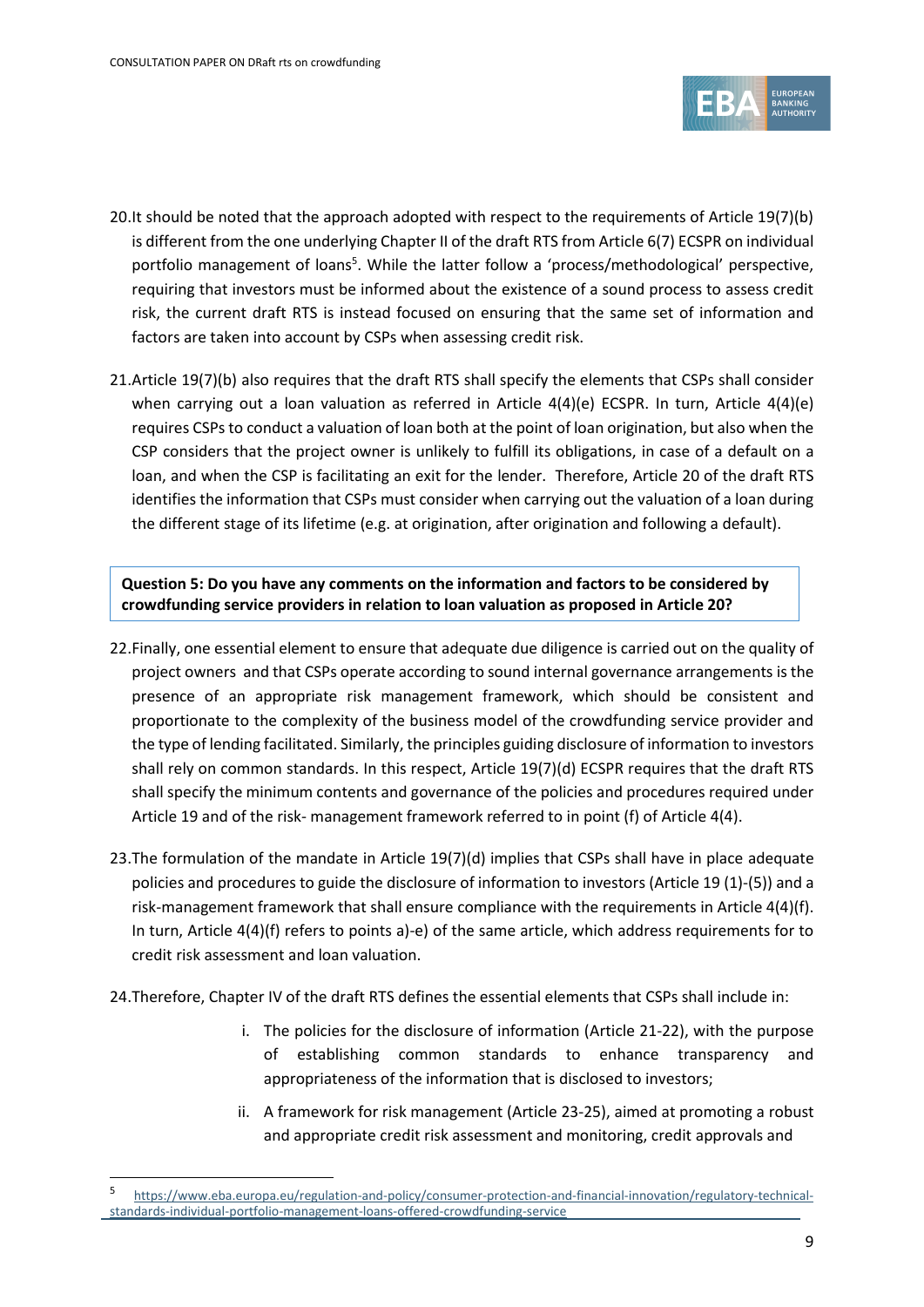

loan valuation throughout the life cycle of a crowdfunding loan. In particular, the risk management framework shall include the set up of adequate risk categories for crowdfunding projects and project owners, which are key in the pricing of a loan;

iii. Policies and procedures in relation credit risk assessment (Article 26-28), including the process for loan granting and for the use of automated models.

**Question 6: Do you have any comments on the elements to be included in the policies and procedures for disclosure of information to investors, as proposed in Articles 21-22?**

**Question 7: Do you have any comments on the elements to be included in the policies and procedures related to the risk management framework and to credit risk assessment as proposed in Articles 23-28?**

# 3.3 Structure of the draft RTS

- 25.The organisation of the content of the draft RTS is relatively straightforward, as the mandate set out in Article 19(7) of ECSPR already identifies the specific areas of analysis. Therefore, the draft RTS has been developed according to the following structure:
	- a. Chapter I sets out the elements to be included in the description of the method to calculate credit scores, focusing on i) the methodology employed (i.e. the models); ii) the input to these models (i.e. the information and factors to be considered) and iii) the output of these scoring models.
	- b. Chapter II specifies the elements of the pricing strategy provided to investors, and how to ensure that such pricing is indeed fair and appropriate;
	- c. Chapter III requires crowdfunding service providers to consider adequate amount of information when conducting the creditworthiness assessment of project owners and crowdfunding projects;
	- d. Chapter IV set out the requirements that crowdfunding service providers need to have in place with respect those policies and procedures that are necessary to ensure that investors are adequately informed and that credit risk assessment and loan valuation are conducted in a sound and consistent manner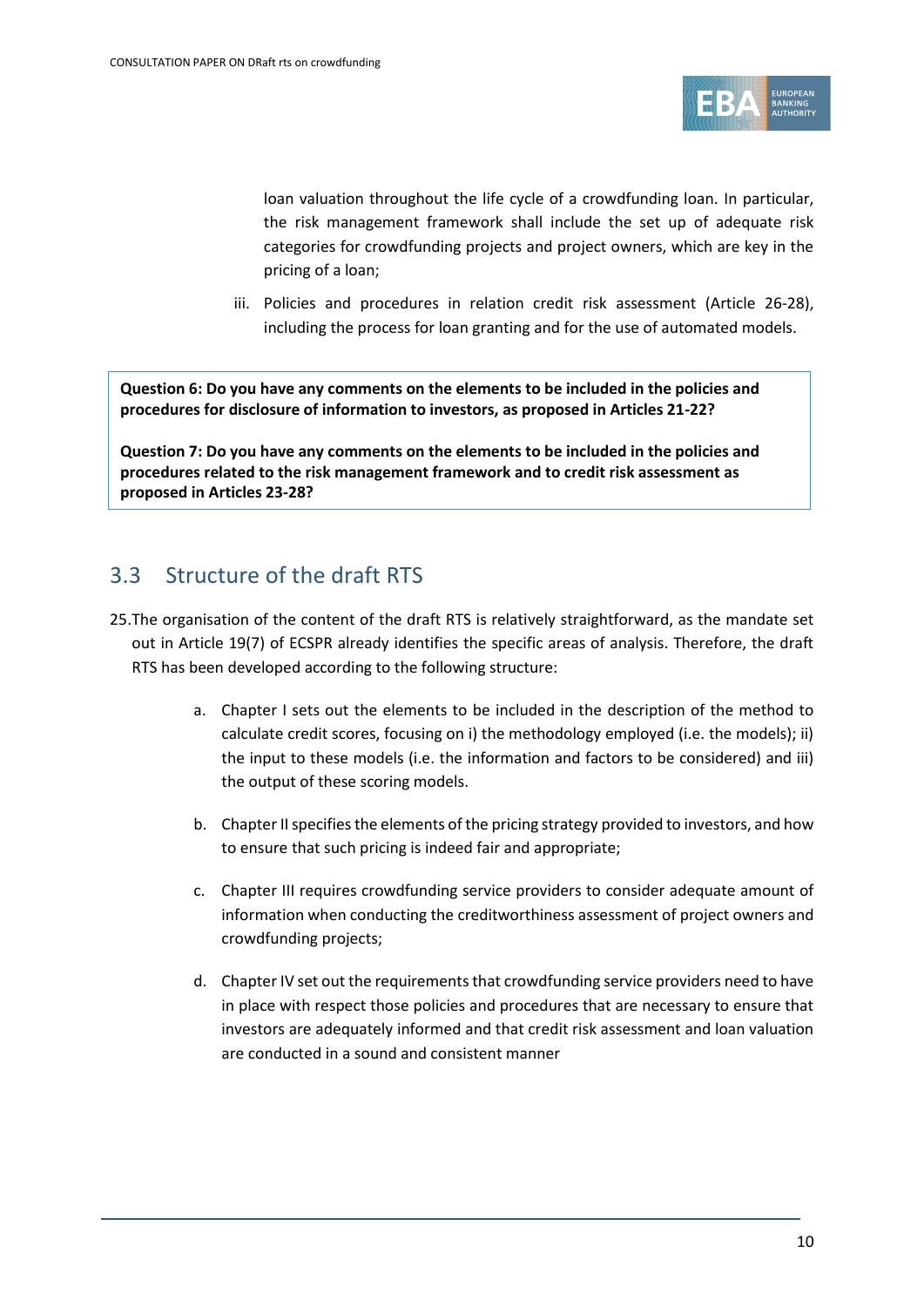

# <span id="page-10-0"></span>4. Draft regulatory technical standards

# **COMMISSION DELEGATED REGULATION (EU) No …/..**

# **of XXX**

**[…]**

**supplementing Regulation No 1503/2020] of the European Parliament and of the Council with regard to regulatory technical standards for information provided to investors on credit scoring and loan pricing, on requirements for credit risk assessment and risk management framework and policies for crowdfunding service providers** 

THE EUROPEAN COMMISSION,

Having regard to the Treaty on the Functioning of the European Union, Having regard to Regulation (EU) 2020/1503 of the European Parliament and of the Council of 7 October 2020 on European crowdfunding service providers for business, and amending Regulation (EU) 2017/1129 and Directive (EU) 2019/1937 , and in particular Article 19(7) thereof,

Whereas:

- (1) Investors funding projects financed through crowdfunding platforms may be exposed to asymmetric information, because they may not be aware of the real quality of project owners and have the full understanding of how the due diligence of crowdfunding projects and prospective project owners is actually carried out by the crowdfunding service providers.
- (2) The need of providing adequate information to investors is addressed in Article 23 of Regulation (EU) 2020/1503 requiring crowdfunding service providers to provide prospective investors with a Key Investment Information Sheet (KIIS), which defines the set of information needed to make an informed investment decision. Nevertheless, it is important that other aspects implying a potential misalignment between the adequacy of information available to investors and the one available to crowdfunding service providers are properly addressed.
- (3) Firstly, some asymmetries may be found in the information about credit scoring, as innovative approaches based on Artificial Intelligence and machine learning are now progressively used, alongside more traditional statistical techniques. In order to mitigate this potential information asymmetry, it is essential that crowdfunding service providers disclose appropriate levels of information to prospective and current investors about the existence of a robust credit scoring mechanism to assign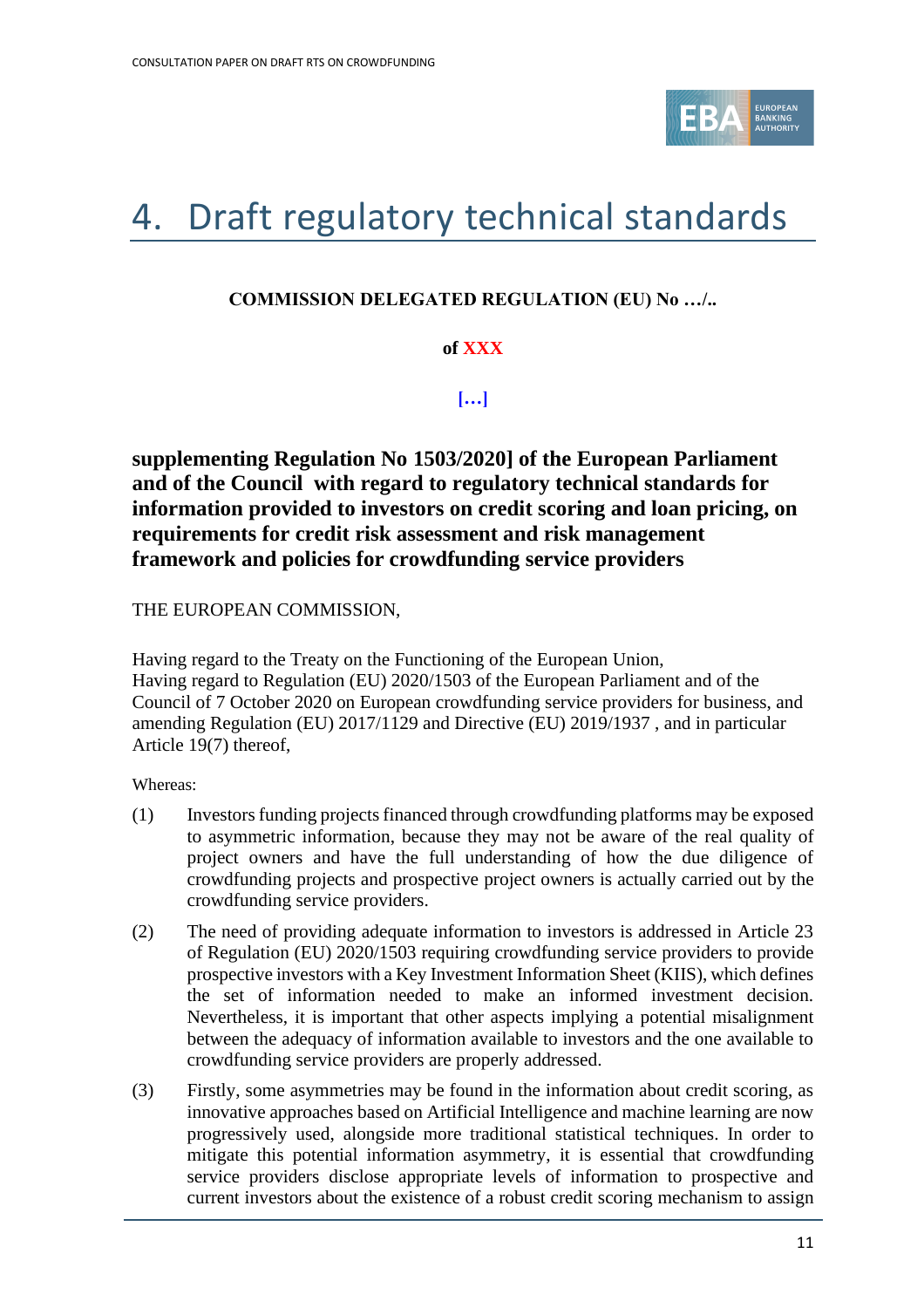

each project owner to a risk category reflecting its inherent risk. This appears particularly significant in relation to SMEs without a long credit history, for which innovative approaches based on granular transactional data may prove more useful than methods based on traditional balance sheet data.

- (4) Secondly, the pricing of a loan in the crowdfunding market is conducted directly by the crowdfunding provider. In order to limit the possibility for arbitrage and misalignments, it is important that crowdfunding service providers inform investors about the existence of an adequate pricing mechanism and disclose adequate information to ensure that loans are priced in a fair and appropriate manner. This should imply that the price reflects the risk profile of the loan, and that the service provider has considered how pricing compares to loans with similar conditions.
- (5) Investors must also rely on the due diligence process carried out by the crowdfunding service providers when they assess the creditworthiness of project owners and the sustainability of crowdfunding projects. The existence of common standards to assess credit risk by crowdfunding service providers is an essential element to ensure that crowdfunding projects and project owners are assessed consistently and comparably across the Union. Therefore, it is desirable that crowdfunding service providers have in place an appropriate framework to assess credit risk, considering both financial and non-financial factors, and any mitigating effects from credit protection arrangements.
- (6) The existence or a robust and uniform framework to credit risk assessment is important also for fair and appropriate valuation of loans. However, while valuation at the point of origination should reflect mainly the initial assessment of credit risk, valuation during the life of the loan is impacted by other factors. Therefore, crowdfunding service providers shall also have in place an appropriate framework when conducting the valuation of a loan.
- (7) One of the essential elements to ensure that adequate due diligence is carried out on the quality of project owners is the presence of an appropriate risk management framework, which should be consistent and proportionate to the complexity of the business model of the crowdfunding service provider and the type of lending facilitated. In addition, there should be policies in place regarding the information and documentation needed to assess credits, to ensure appropriate loan valuation and pricing.
- (8) This Regulation is based on the draft regulatory technical standards developed by EBA in close cooperation with the ESMA and submitted to the Commission.
- (9) EBA has conducted open public consultations on the draft regulatory technical standards on which this Regulation is based, analysed the potential related costs and benefits and requested the opinion of the Banking Stakeholder Group established in accordance with Article 37 of Regulation (EU) No 1093/2010<sup>6</sup> ,

<sup>&</sup>lt;sup>6</sup> Regulation (EU) No 1093/2010 of the European Parliament and of the Council of 24 November 2010 establishing a European Supervisory Authority (European Banking Authority), amending Decision No 716/2009/EC and repealing Commission Decision 2009/78/EC (OJ L 331, 15.12.2020, p. 12).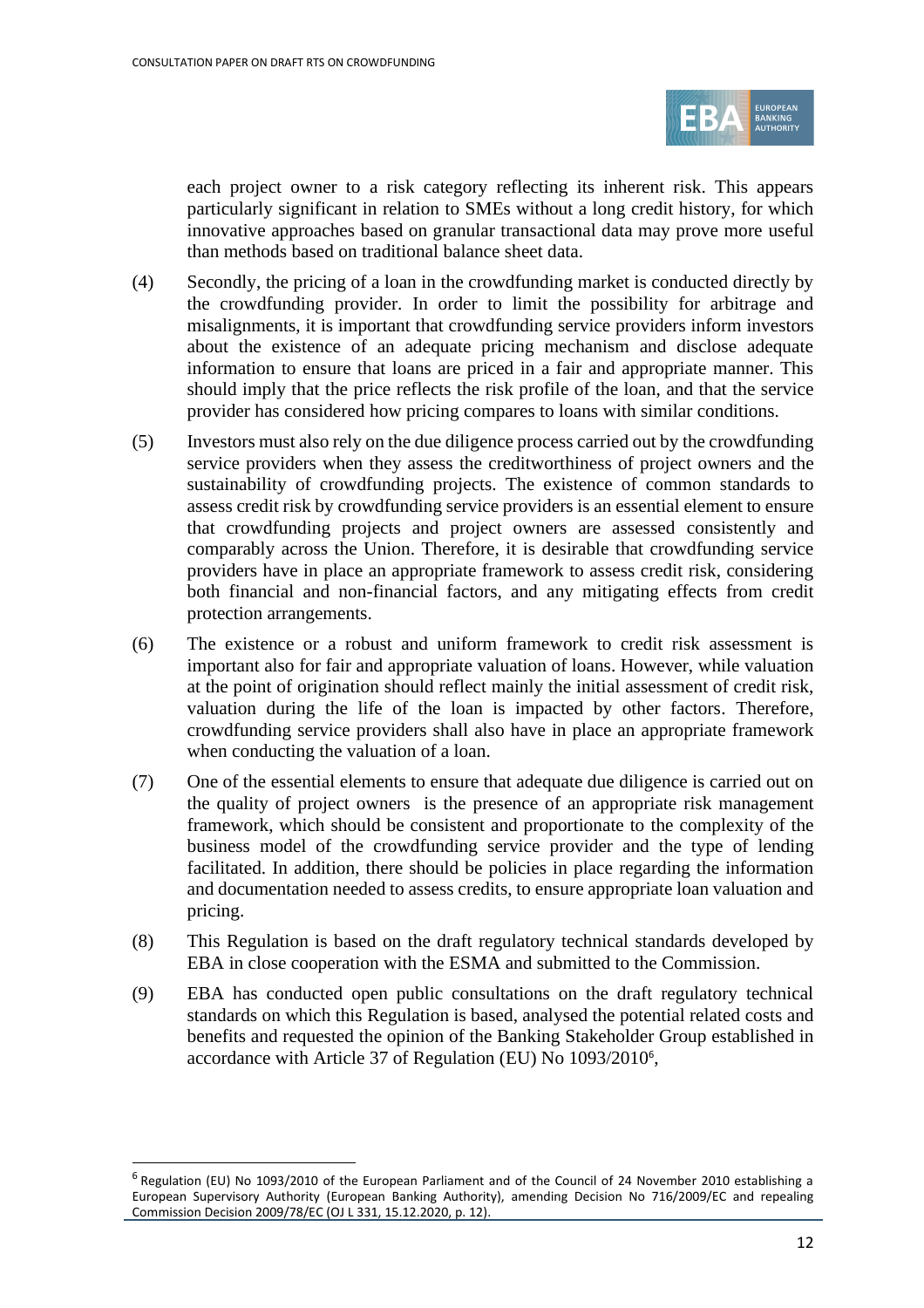

#### HAS ADOPTED THIS REGULATION:

#### **CHAPTER 1**

#### **Elements to be included in the description of the method to calculate credit scores**

#### *Article 1*

#### *Quality and format of information provided to investors*

- 1. Crowdfunding service providers shall ensure that the information provided to investors on the method to calculate credit scores, pursuant to Article 19(7)(a) of Regulation (EU) 2020/1503, is accurate, reliable and regularly updated.
- 2. The information provided to investors referred in paragraph 1 shall be:
	- a. easily available in a dedicated section of the website of the crowdfunding service provider that is clearly distinguishable from marketing communications;
	- b. presented in a way that is easy to read and expressed in a manner that facilitates its understanding.

#### *Article 2*

#### *Use of models*

- 1. For the purpose of Article 19(7)(a) of Regulation (EU) 2020/1503, the description provided to investors of the method to calculate credit scores of crowdfunding projects shall provide adequate information on the models used when performing such calculation.
- 2. In accordance with paragraph 1, crowdfunding service providers shall indicate whether the following techniques are employed when calculating credit scores of crowdfunding projects:
	- a. statistical models;
	- b. judgement-based models, where statistical techniques are integrated with discretionary elements of decision making;
	- c. models based on Artifical Intellingence and Machine Learning Techniques;
	- d. other models.
- 3. Crowdfunding service providers shall disclose to investors adequate information on the following elements: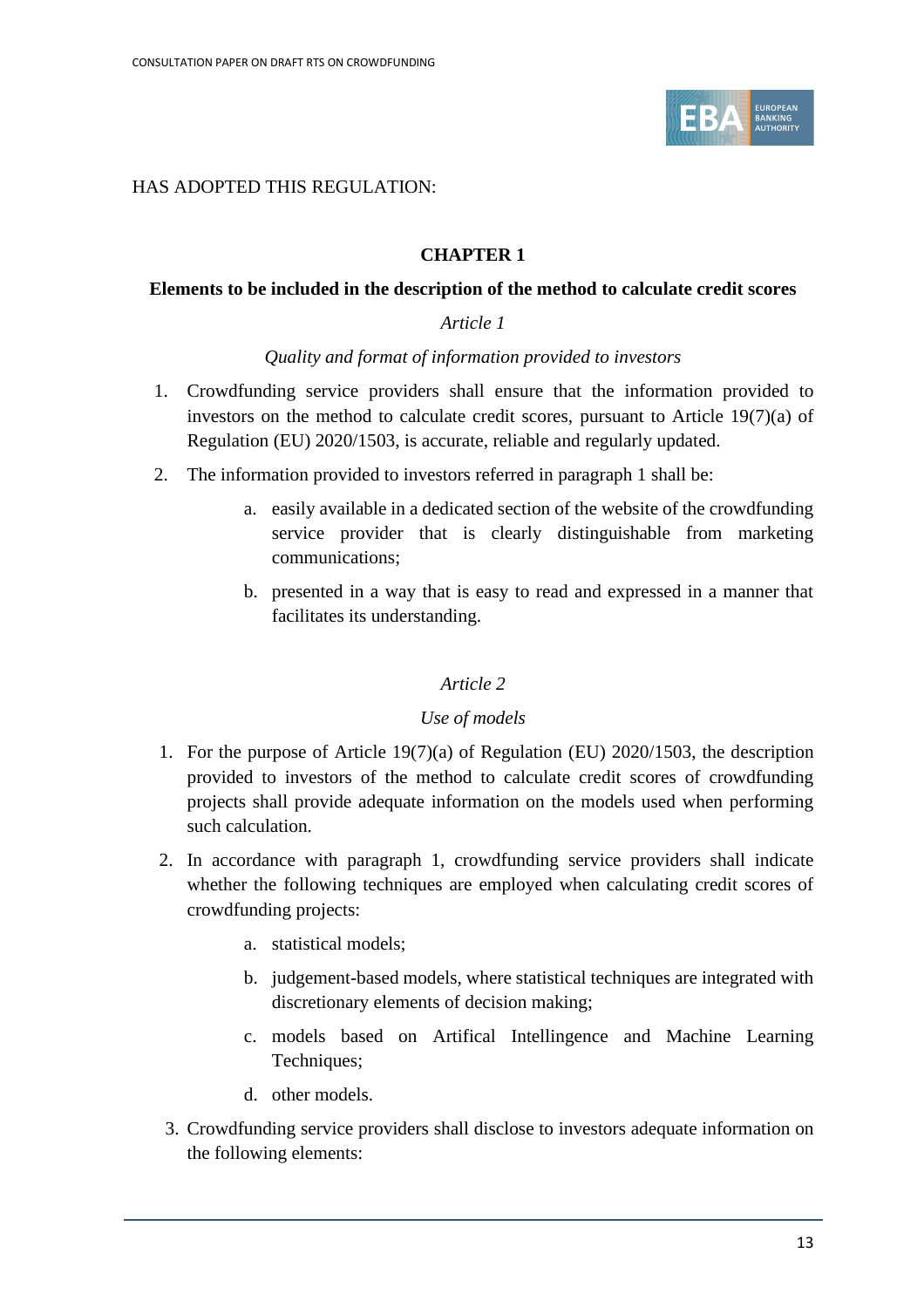

- a. the existence of appropriate governance arrangements for the design and use of models used to determine credit scores;
- b. the framework to ensure that the quality of the model output is regularly assessed and monitored.
- 4. When crowdfunding service providers rely on third-party providers for calculating credit scores or for the assessment of crowdfunding projects, they shall provide an adequate description of the methods employed by the third-party provider.

#### *Nature of information used to feed credit scoring models*

- 1. For the purpose of Article 19(7)(a) of Regulation (EU) 2020/1503, the description of the method to calculate credit scores applied to crowdfunding projects shall include adequate information on the source of data used, indicating:
	- a. The information that is received from the project owner;
	- b. The information that is obtained from external credit registers;
	- c. The information that is obtained from publicly available sources;
	- d. The information obtained from other sources
- 2. For the purpose of paragraph 1, crowdfunding service providers shall disclose to investors adequate information on the procedures employed to ensure the reliability and quality of the source of data used and on the nature of such data, including if information in paragraph 1(a) relies on non-audited accounts.

#### *Article 4*

#### *Factors to be considered in credit scoring models*

- 1. The description provided to investors of the method to calculate credit scores of crowdfunding projects shall include information on the factors that are used as input in the scoring model.
- 2. For the purpose of paragraph 1, the description shall provide an explanation on how the following financial factors relating to the project owner and to the crowdfunding project are considered in the method to calculate credit scores:
	- i. profitability of the crowdfunding project;
	- ii. cash-flow generated by the crowfunding project;
	- iii. leverage, level of indebtness and solvency of the project owner;
	- iv. credit history of the project owner;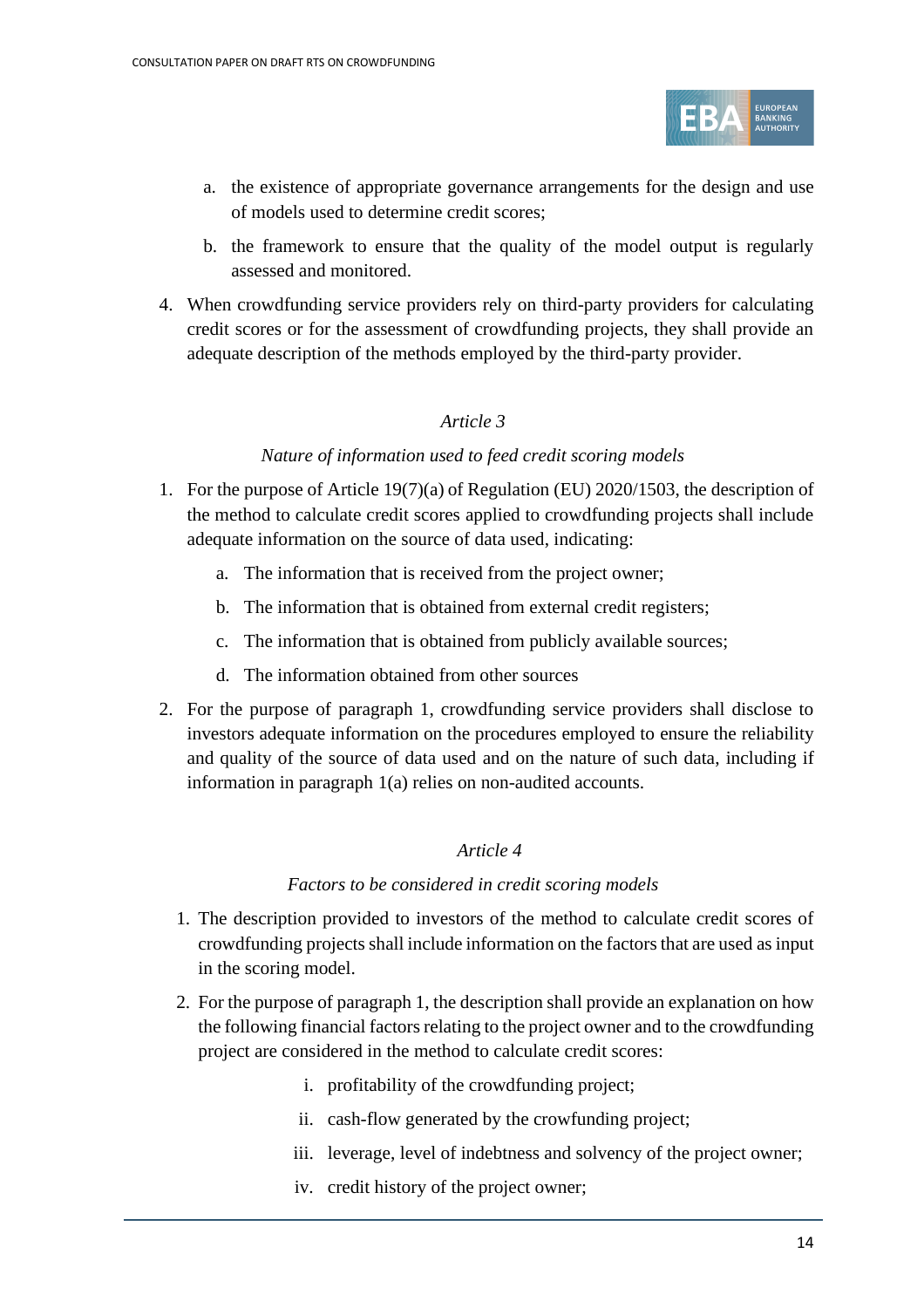

- v. repayment capacity of the project owner;
- vi. availability of collateral and guarantees.
- 3. For the purpose of paragraph 1, the description shall provide an explanation on how the following non-financial factors relating to the project owner are considered in the method to calculate credit scores:
	- a. macroeconomic conditions of the jurisdiction where the project will take place;
	- b. degree of competition of the industry where the project will be developed;
	- c. the project owner's knowledge and experience of the specific sector of its business activity;
	- d. the project owner's reputation.
- 4. The description provided to investors of the method to calculate credit scores shall include:
	- a. the weights assigned to financial and non-financial factors, as referred in paragraphs 2 and 3;
	- b. the relevant metrics that are considered in relation to all the factors in paragraphs 2 and 3.
- 5. The description of the method for credit scoring shall include an explanation on how risks stemming from money laundering and terrorist financing activities are taken into account when assigning credit scores.

#### *Output of the scoring models*

- 1. For the purpose of Article 19(7)(a) of Regulation (EU) 2020/1503, the description of the method to calculate credit scores of crowdfunding projects shall include the description of the output of the scoring model.
- 2. For the purpose of paragraph 1, the description of the output of the scoring model shall include a table indicating the credit score steps, and in correspondence of each steps, it shall indicate:
	- a. the credit rating;
	- b. the probability of default;
	- c. a qualitative interpretation of the credit score step;
	- d. the acceptance or rejection of the funding of the project by the crowdfunding service.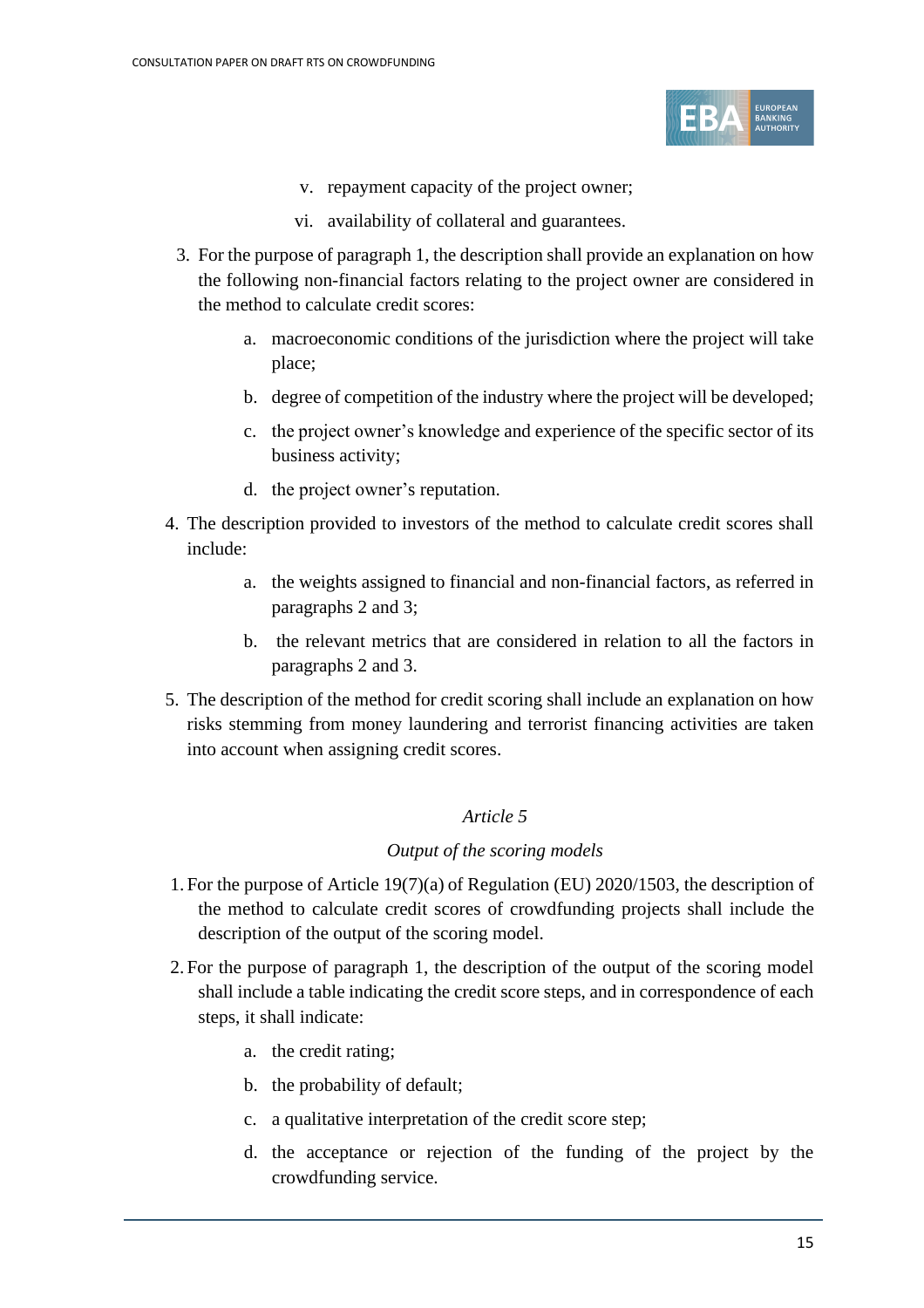

- 3. The crowdfunding service provider shall indicate whether credit scores that are obtained using automated models can be corrected manually and the conditions for such corrections.
- 4. The crowdfunding service provider shall indicate how the output of the scoring model referred in paragraph 2 is considered in the determination of:
	- a. maximum loan amount offered to a prospective project owner;
	- b. maximum duration of the loan offered to a prospective project owner
- 5. The description of the method to determine credit scores shall indicate:
	- a. how often the scores and the corresponding ratings of crowdfunding project are updated during the lifetime of the loan financing the project;
	- b. the monitoring framework of the output provided by the scoring model.
- 6. The crowdfunding service provider shall inform investors when a change in the method to determine credit scores leads to material changes in the results of the scoring model.

# **CHAPTER 2**

#### **Loan pricing**

#### *Article 6*

#### *General requirements*

When crowdfunding service providers determine the price of a loan, they shall have in place an adequate pricing framework, supported by appropriate documentation and governance structures responsible for taking pricing decisions.

#### *Article 7*

#### *Quality and format of information provided to investors*

- 1. Crowdfunding service providers shall ensure that the information provided to investors on the method to price loans, pursuant to Article 19(7)(a) of Regulation (EU) 2020/1503, is accurate, reliable and regularly updated.
- 2. The information provided to investors referred in paragraph 1 shall be:
	- a. easily available in a dedicated section of the website of the crowdfunding service provider that is clearly distinguishable from marketing communications;
	- *b.* presented in a way that is easy to read and expressed in a manner that facilitates its understanding.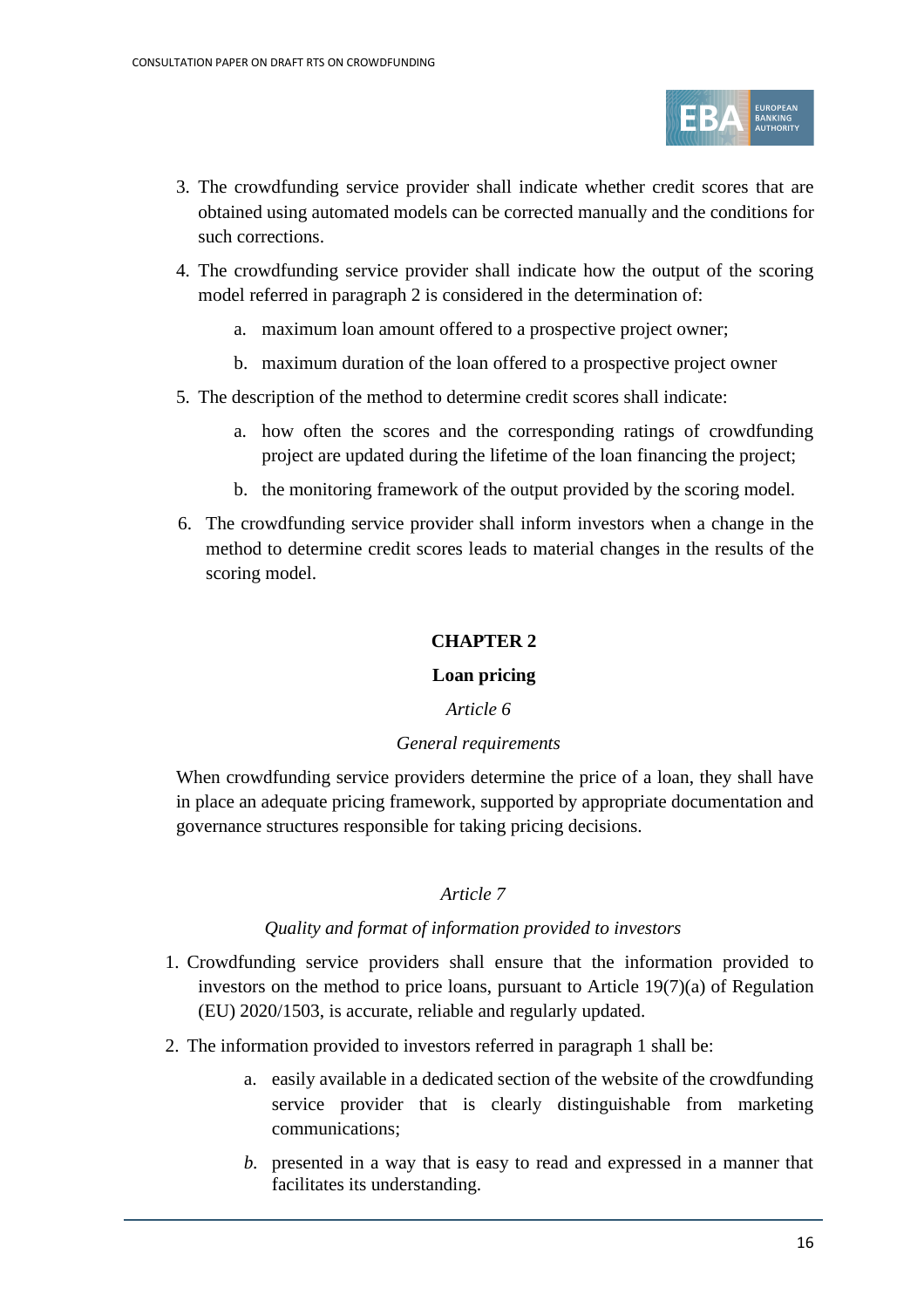

### *Elements of pricing strategy*

For the purpose of Article 19(7)(a) or Regulation (EU) 1503/2020, the description provided to investors of the method used by crowdfunding service providers to determine the price of loans shall include an explanation of how the following elements of a loan are considered in the pricing strategy:

- a. The principal amount of the loan;
- b. The maturity of the loan;
- c. The time structure of repayment instalments;
- d. The results of the scoring models.

### *Article 9*

### *Pricing at loan origination*

Crowdfunding service providers shall indicate how the following elements are considered when determining the price of a loan at the point of origination:

- a. the type and the maturity of the risk-free interest rate used;
- b. the credit risk spread reflecting the risk category of the project owner as defined in Article 25;
- c. the presence of collateral or guarantees;
- d. operating and administrative costs, and fees levied by the crowdfunding service provider for services provided in connection with the loan;
- e. any other risk associated with the loan, when relevant.

#### *Article 10*

#### *Pricing after loan origination*

In addition to elements indicated in Article 9, crowdfunding service providers shall indicate how the following elements are considered when determining the price of a crowdfunding loan after the point of loan origination:

- a. fees for loan administration and monitoring;
- b. fees in relation to collateral re-evaluation;
- c. fees for changes of loan agreement terms or restructuring conditions, including following a default of the project owner;
- d. fees for the sale of the loan by the investor;
- e. fees for to early repayment of the loan;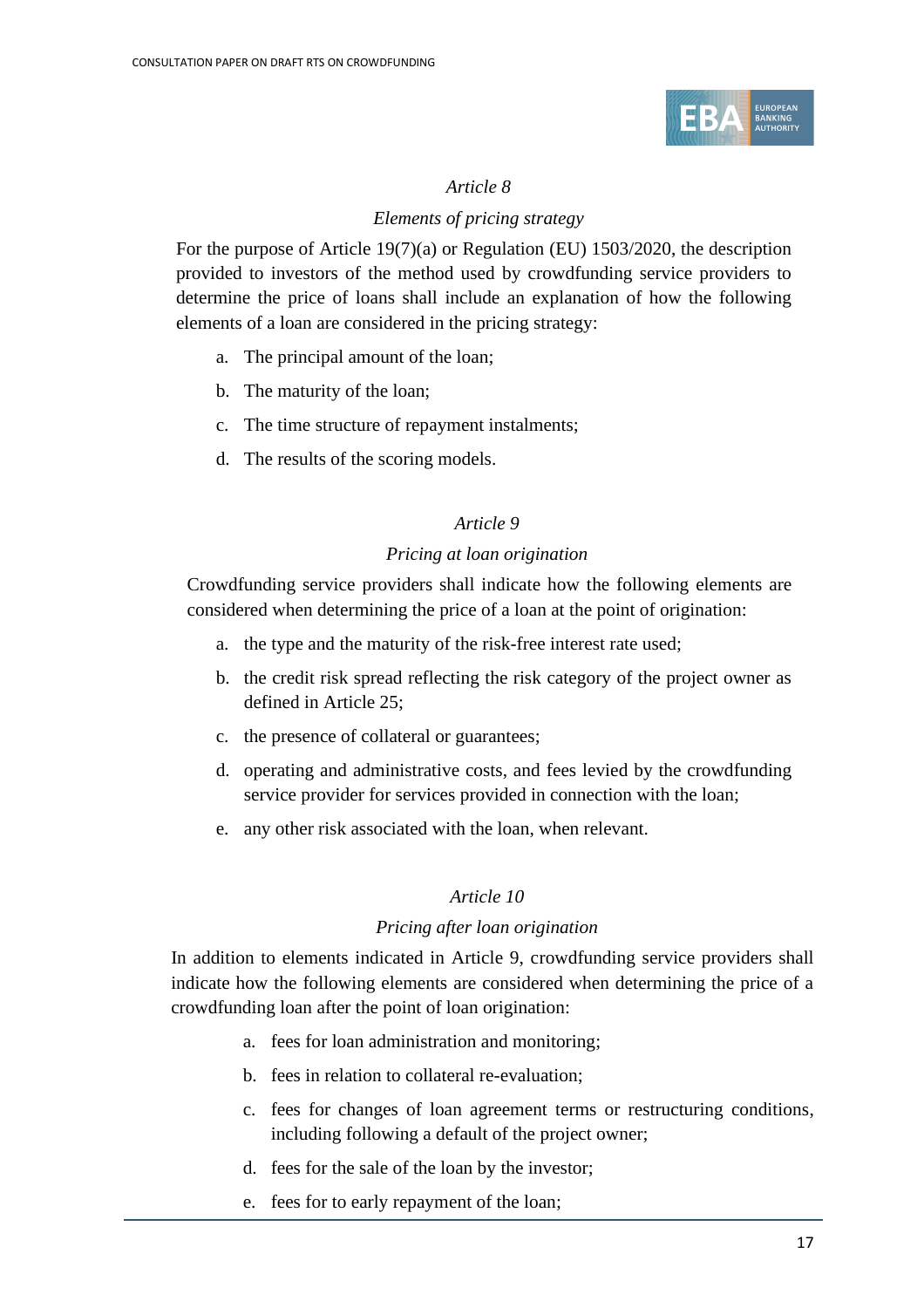

f. fees for contingency funds as referred in Article 6(5) and Article 6(6) of Regulation (EU) 1503/2020

#### *Article 11*

#### *Fair and appropriate pricing*

- 1. For the purpose of Article 19(7)(c), and in accordance with Article (4)(4)(d) of Regulation (EU) 1503/2020, in order to ensure that the price of a loan is fair and appropriate, crowdfunding service providers shall take into account:
	- a. the risk profile of the project owner or the crowdfunding project, as defined in the risk categories in Article 25;
	- b. the time value of money;
	- c. the prevailing market conditions at the point of loan origination and during the lifetime of the loan;
	- d. their business strategy.
- 2. For the purpose of paragraph 1(b), the crowdfunding service provider shall consider the following factors:
	- a. the principal amount of the loan;
	- b. the duration of the loan;
	- c. the frequency of instalments of the loan;
	- d. an appropriate interest rate to discount future repayments

# **CHAPTER 3**

#### **Credit risk assessment**

#### *Article 12*

#### *General requirements on credit risk assessment*

- 1. For the purpose of Article 19(7)(b) and in accordance with Article  $4(4)(a)$  of Regulation (EU) 2020/1503, when crowdfunding service providers undertake an assessment of the credit risk of crowdfunding projects or project owners, they shall assess the current and future ability of the project owner to meet the financial obligations established under the loan agreement.
- 2. For the purpose of paragraph 1, the crowdfunding service provider shall:
	- a. adopt suitable methods and approaches that are proportionate to the size, type and maturity of the loan and to the characteristics of the project owner;
	- b. ensure that the creditworthiness assessment is carried out using accurate, reliable and up-to-date information and data;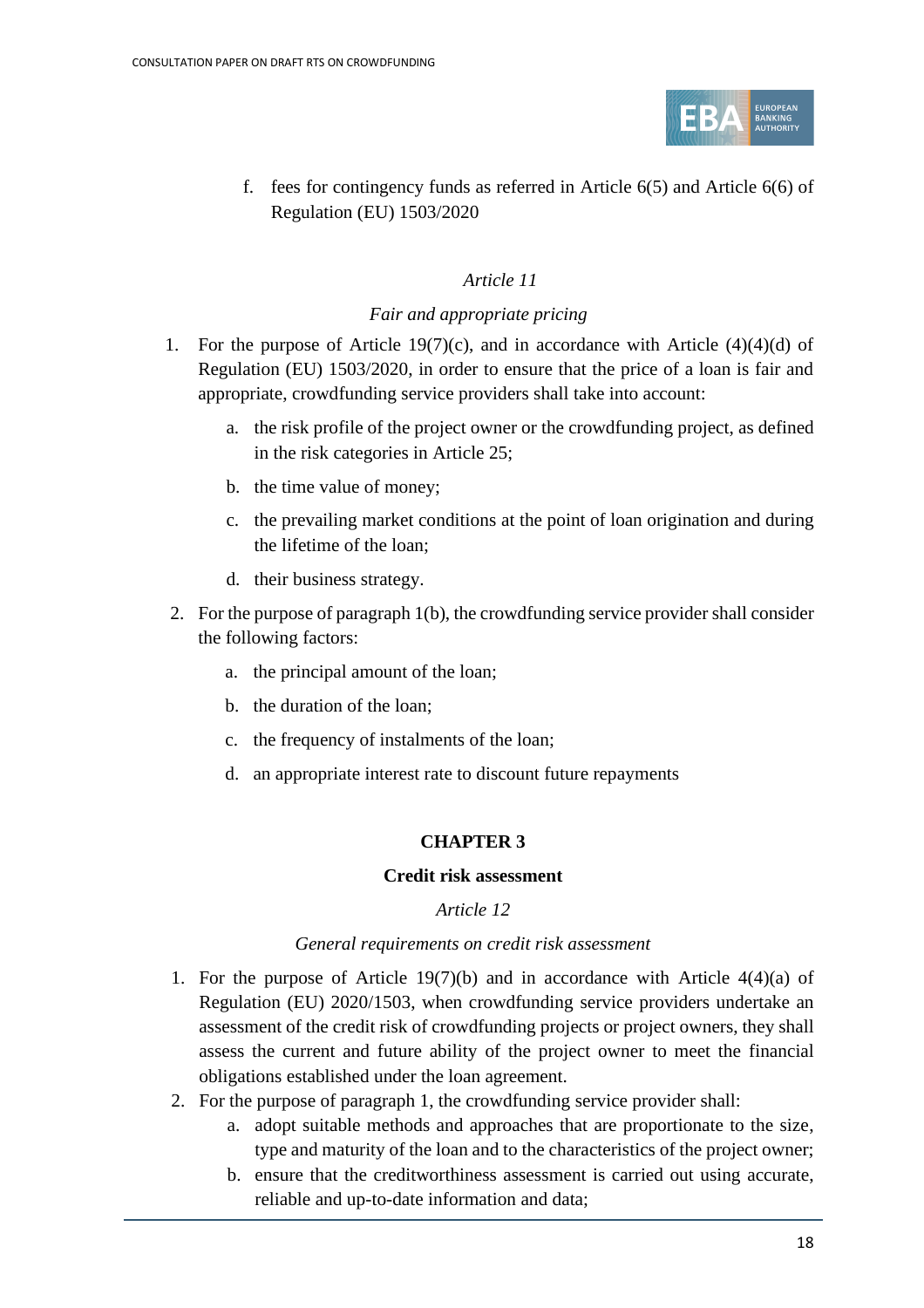

3. Crowdfunding service providers shall ensure that decisions on creditworthiness assessment are well-documented and maintain this documentation for a period of least 5 years after the repayment of the final instalment of the loan.

# *Article 13*

#### *Information to be considered for the creditworthiness assessment*

- 1. When conducting the credit risk assessment of crowdfunding projects and project owners, crowdfunding service providers shall consider the following information:
	- a. a description of the crowdfunding project;
	- b. the purpose of the loan;
	- c. the ownership structure of the project owner;
	- d. the business plan underlying the crowdfunding project;
	- e. the existence of guarantees or collateral.
- 2. Crowdfunding service providers shall assess the exposure of the crowdfunding project and of the project owner to Environmental, Social and Governance (ESG) factors and the appropriateness of the relevant mitigating strategies set out by the project owner.

# *Article 14*

#### *Factors to be considered for the assessment of the financial position*

- 1. When conducting the credit risk assessment of crowdfunding projects and project owners, crowdfunding service providers shall consider the following information in relation to the respective financial position of the project owner and of the crowdfunding project:
	- a. the income and cash flow generated by the crowdfunding project over the past two years, when available;
	- b. the expected income and cash flows of the crowdfunding project and the expected volatility over different time horizons;
	- c. the current and projected financial position of the project owner, including any existing liabilities;
	- d. Availability of collateral and other guarantees
- 2. For the purpose of paragraph 1(c) the crowdfunding service provider shall consider the following factors when assessing other loans and liabilities that the project owner may have in place at the time of the loan request: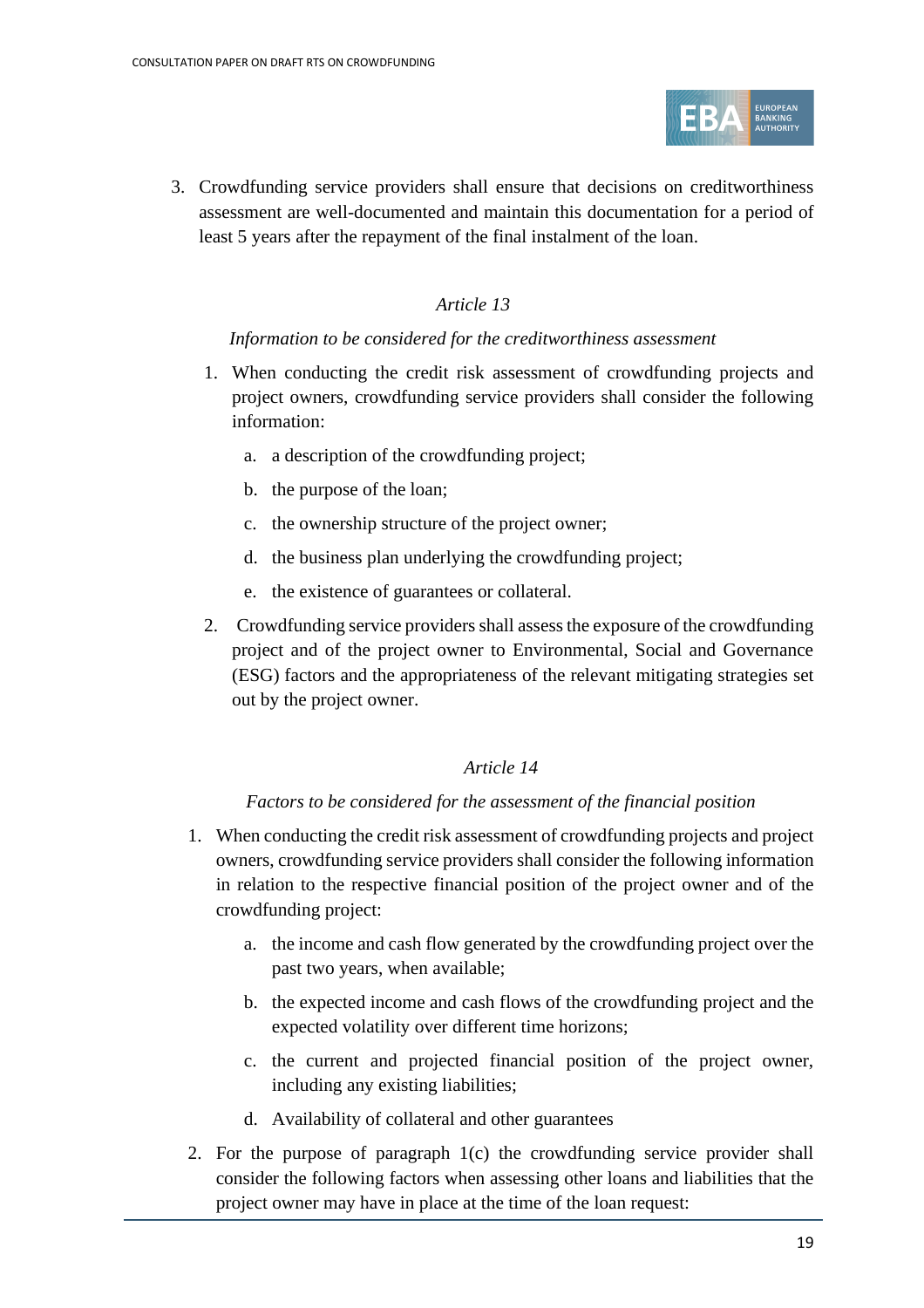

- a. The amount of loans or liabilities;
- b. The currency in which the loans or liabilities are issued;
- c. The maturity of the loans or liabilities;
- d. The repayment schedule of the loans or liabilities;
- e. The interest rate or any other compensation defined in the loans or liabilities contract
- 3. In order to support the assessment in paragraphs 1 and 2, crowdfunding service providers shall consider appropriate financial, asset class-specific or producttype specific indicators, in line with the policies and limits set out in Chapter 4
- 4. If available, such financial ratios shall be provided for the last three financial years and shall be calculated in accordance with International Financial Reporting Standards (IFRS) or local Generally Accepted Accounting Principles (GAAP).
- 5. Relevant financial ratios may include, but are not limited to, the items listed in Annex.
- 6. When using financial projections to conduct the credit risk assessment, crowdfunding service providers shall ensure that these projections are based on solid and prudent assumptions and are consistent with historical data and reasonable market expectations.

# *Information to be considered for the assessment of business model and strategy*

When conducting the credit risk assessment of crowdfunding projects and of project owners, crowdfunding service providers shall consider the following information in relation to the business model and business strategy of the crowdfunding project:

- a. the project owner's knowledge of the business sector related to the crowdfunding project and the experience in similar projects;
- b. the feasibility and sustainability of the business plan linked to the crowdfunding project;
- c. an analysis of the strengths, weaknesses, threats and opportunities of the crowdfunding project;
- d. the degree of competition of the business sector of the crowdfunding project;
- e. the type of customers and their geographical location.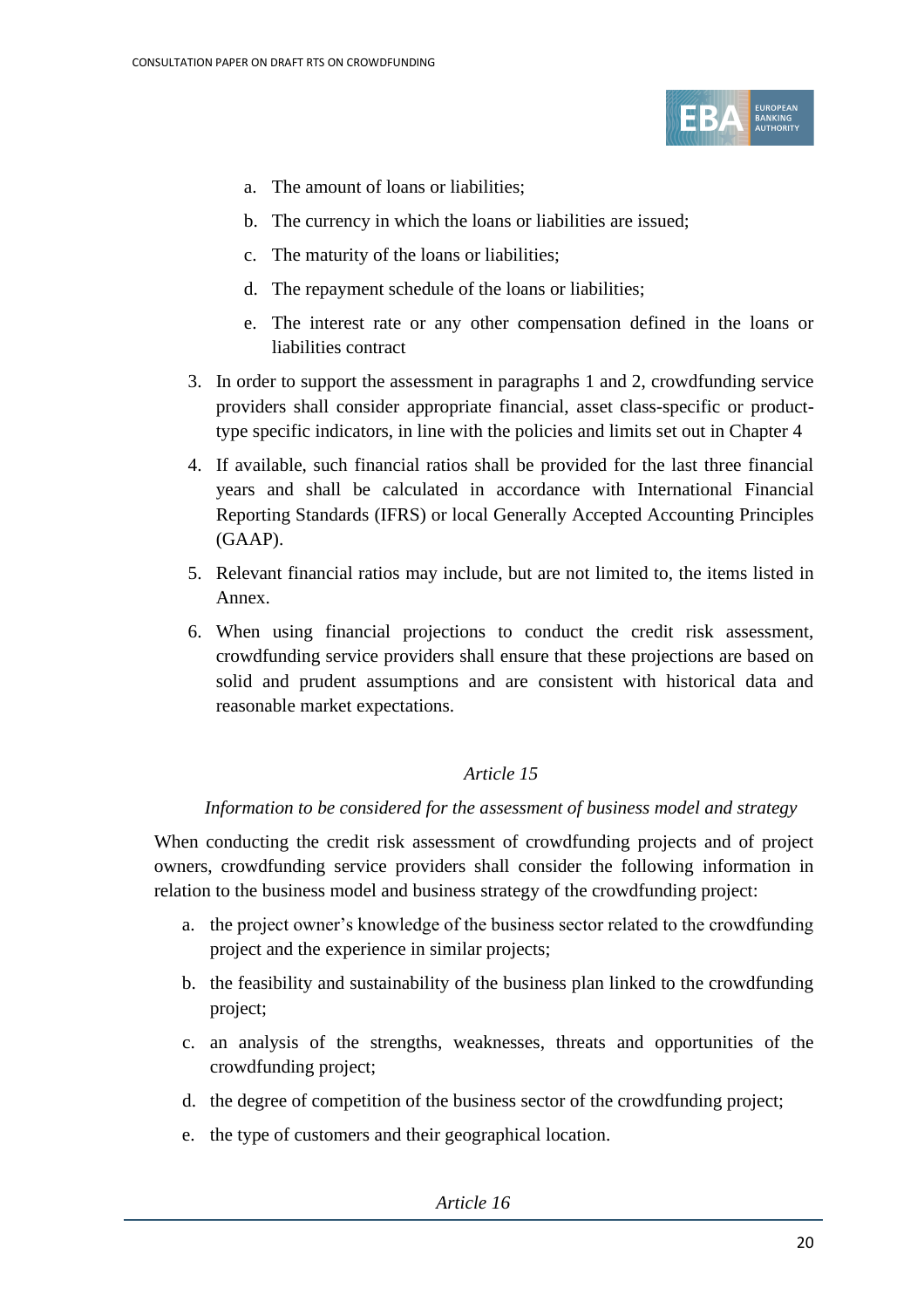

#### *Information on credit protection arrangements*

- 1. When a loan granted to a project owner is secured by credit protection arrangements, the crowdfunding service provider shall ensure that:
	- a. the valuation of the collateral and guarantees is carried out accurately;
	- b. the collateral and guarantees are legally effective and enforceable in all jurisdictions.
- 2. For the purpose of paragraph 1, crowdfunding service provider should set out internal policies and procedures to:
	- a. define the type of collateral and guarantees that are accepted for credit risk mitigation purposes;
	- b. periodically evaluate and monitor the value of collateral and guarantees, and take appropriate action if the value of collateral materially decreases.

# *Article 17 Information on funded credit protection*

- 1. When the loan is guaranteed by collateral, the crowdfunding service provider shall ensure that its valuation takes into account at least the following information:
	- a. The maturity of the collateral;
	- b. for financial collateral, the last available price and the average price over the previous 12 months of the collateral on a liquid and traded market;
	- c. for physical collateral, the latest available market value
	- d. the existence of a market to liquidate the collateral readily;
	- e. a measure of the volatility of the value of the collateral
- 2. In the absence of a market to establish objectively a price or market value of the collateral, the crowdfunding service provider shall consider at least the following information:
	- a. the assumptions that have been used to assess the value of the collateral;
	- b. the frequency with which the value can readily be obtained, including a professional appraisal or valuation
- 3. For the purpose of paragraphs 1 and 2, crowdfunding service providers shall have in place policies and procedures to monitor the value of collateral.

# *Article 18*

#### *Information on unfunded credit protection*

When the loan is guaranteed, the crowdfunding service provider shall ensure that the valuation of the guarantee takes into account at least the following information:

- i. the identity of the guarantor;
- ii. the type of guarantee;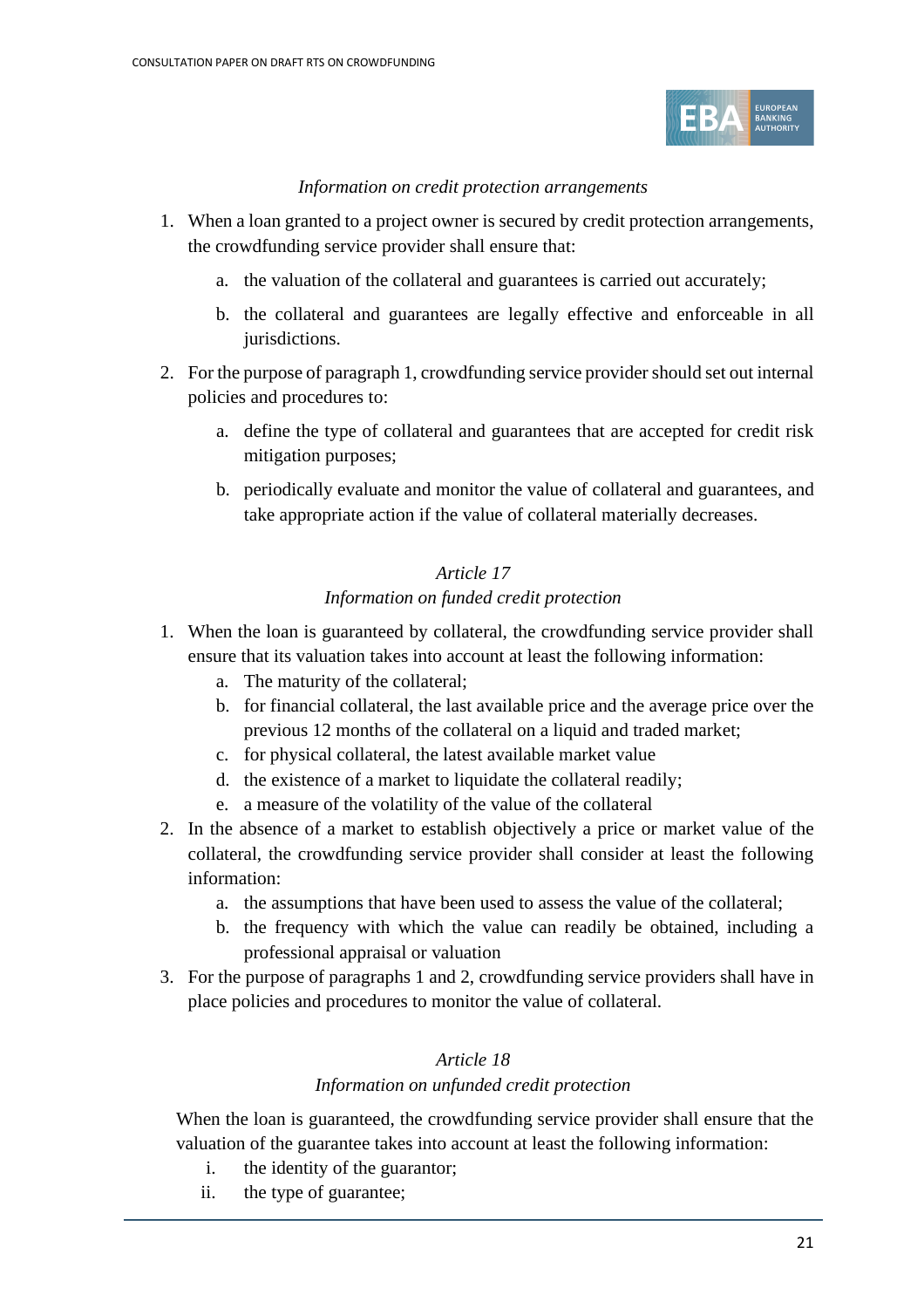

- iii. the enforceability of the guarantee;
- iv. the level of protection provided by the guarantee;
- v. the amount that the protection provider has committed to pay in the event of the default or non-payment of the project owner.

#### *Accounting information*

- 1. For the purpose of Article 4 (4)(b) (i) of Regulation (EU) 2020/1503 the analysis of the financial situation of the project owner shall be based on audited financial statements covering the latest two financial years, where available.
- *2.* When audited financial statements are not available for the latest two financial years, the assessment of the financial situation of the project owner shall be based on documents to be prepared by a certified person who is subject to a professional quality assurance system including, but not limited to, tax advisors and sworn accountants.

# *Article 20*

### *Information to be considered for loan valuation*

- 1. For the purpose of Article 19(7)(b) and in accordance with Article  $4 \left( 4 \right)$ (e)(i) of Regulation (EU) 2020/1503, crowdfunding service providers shall:
	- a. carry out a valuation of the loans granted to project owners taking into account adequate and updated information;
	- b. perform the valuation in a timely manner, so that it is not older than three months at the time of granting the loan;
	- c. ensure that the valuation of a loan is regularly updated throughout the duration of the loan
- 2. For the purpose of paragraph 1, at the point of loan origination, crowdfunding service providers shall consider at least the following factors:
	- a. the maturity of the loan;
	- b. the frequency of instalment payments, and the expected future cash flows;
	- c. any option of prepayments envisaged in the loan contract;
	- d. a risk-free interest rate to discount the payments made out of the loan;
	- e. the interest rate set out in the loan agreement;
	- f. the Probability of Default of the project owner as defined in Article 1(1) of the Delegated Regulation xxx/XXX with regard to regulatory technical standards specifying the methodology for calculating the default rates referred to in Article 20(1) of Regulation (EU) 2020/1503;
	- g. the value of any collateral that the project owner has used as part of the loan agreement;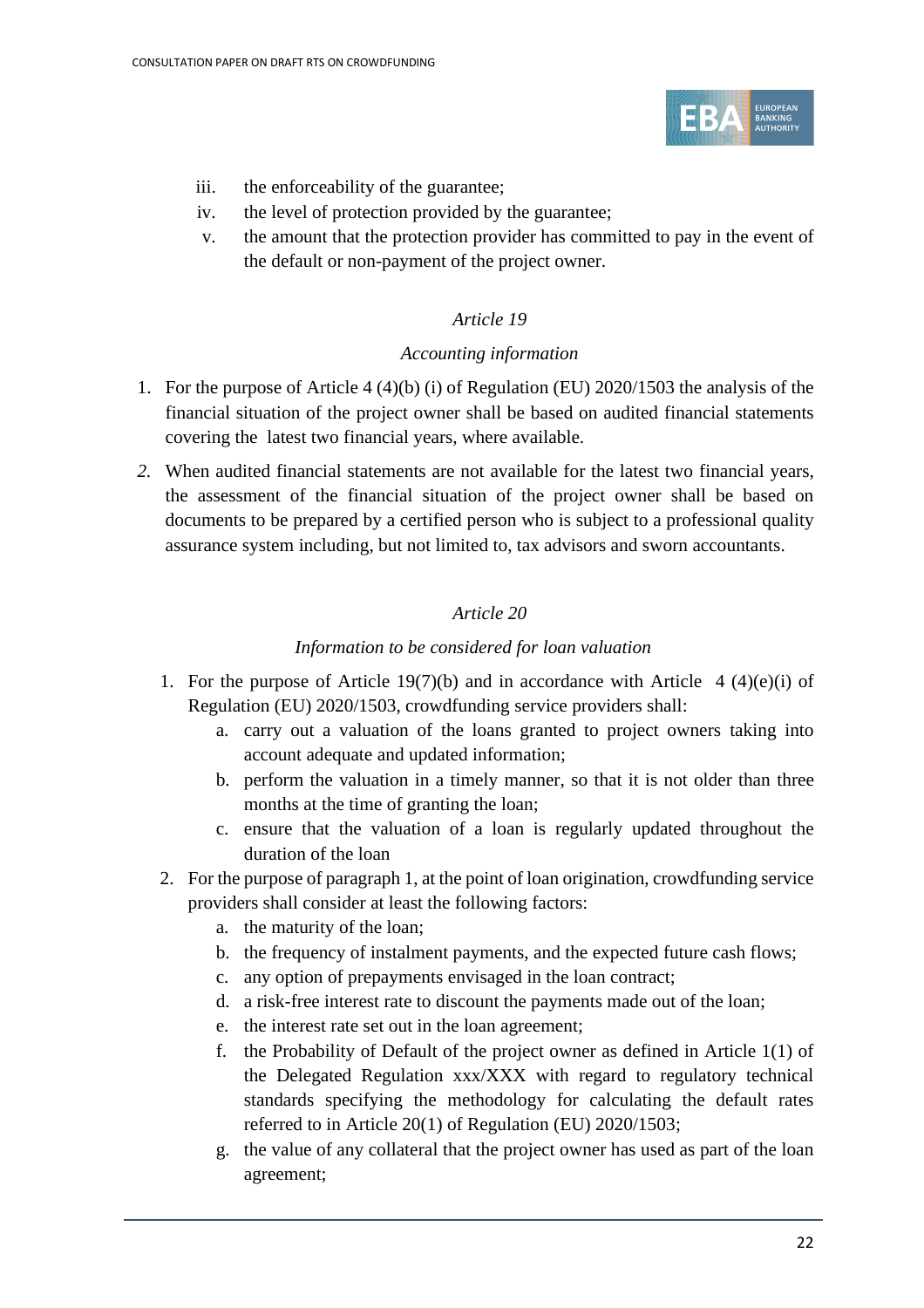

- h. the presence of guarantees and the level of protection provided by these guarantees;
- 3. For the purpose of paragraph 1, after the point of loan origination, the crowdfunding service provider shall consider – in addition to the information indicated in paragraph 2 - the following information:
	- a. the time to maturity of the loan;
	- b. a buffer to reflect existence of additional losses of uncertain amount or timing.
- 4. For the purpose of paragraph 3(b), crowdfunding service providers shall estimate the buffer based on the extrapolation of past losses for similar loans in terms of amount, sector, credit risk and maturity.
- 5. When the valuation of a loan is carried out following a default of the loan, in accordance with Article 4 (e) (iii) of Regulation (EU) 2020/1503 crowdfunding service providers shall consider the following factors:
	- a. A conservative valuation of recoverable items, including collateral
	- b. Other fees and expenses related to debt collection

# **CHAPTER 4**

# **Policies and procedures to ensure adequate information to clients, enable credit risk assessments, loan valuation and pricing**

# *Article 21*

#### *Governance arrangements for information to investors*

- 1. For the purpose of Article 19(7)(d) and in accordance with Articles 19(1-3) of Regulation 2020/1503, crowdfunding service providers shall have in place an adequate governance framework to ensure appropriate disclosure of information to investors, and shall have a written description of it.
- 2. For the purpose of paragraph 1, crowdfunding service providers shall ensure that:
	- a. all information provided to clients is complete, updated and not misleading;
	- b. internal governance arrangements, processes and mechanisms to ensure disclosure of information to clients are proportionate to the size and complexity of the crowdfunding projects.
- 3. All quantitative disclosures shall be accompanied by a qualitative narrative and other supplementary information that may be necessary to enable investors to a full understanding of the quantitative disclosures.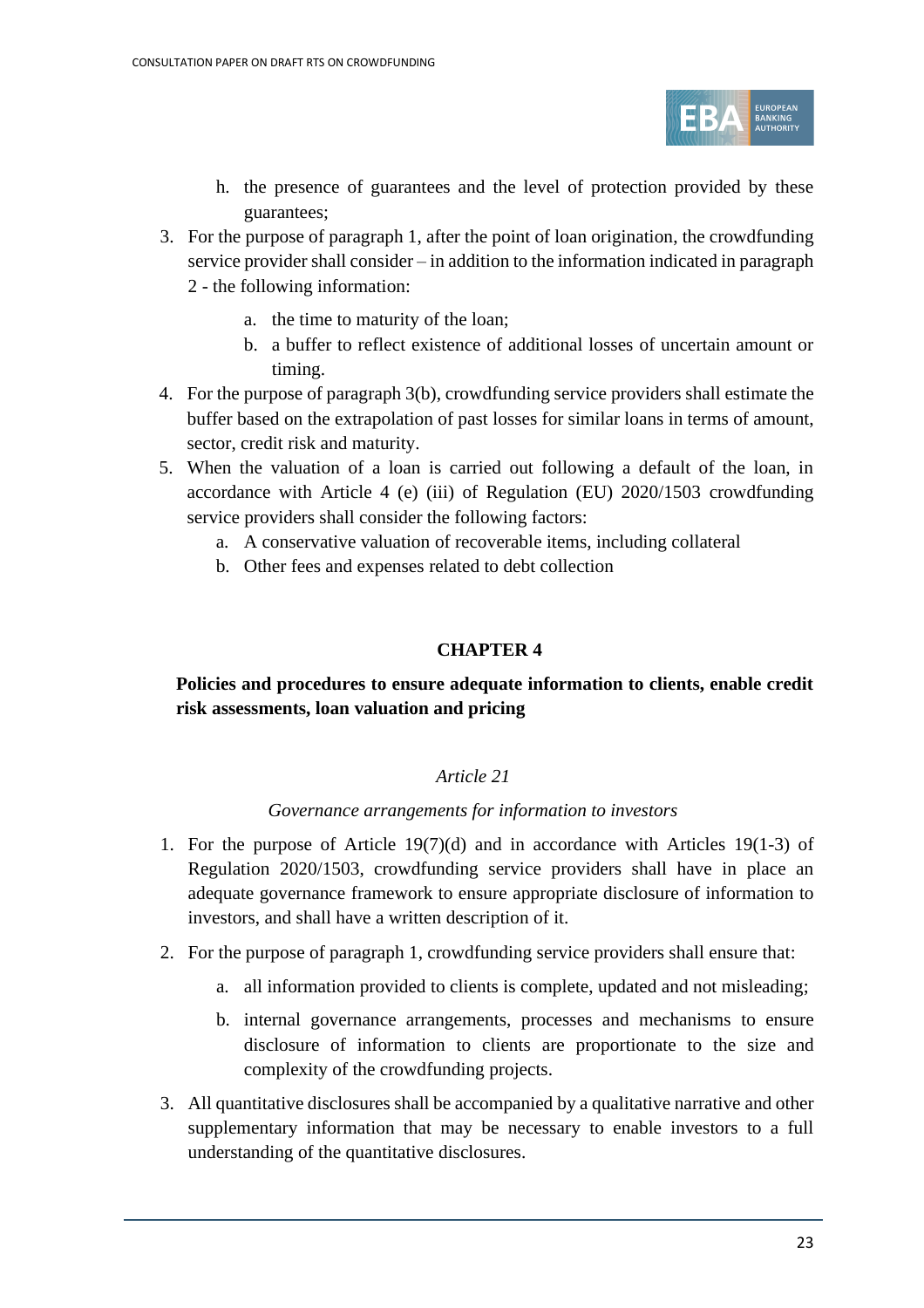

#### *Policies for disclosure of information to investors*

- 1. The policies for disclosure shall ensure that all the information provided to investors is presented in a way that is easy to read, and expressed in a manner that facilitates its understanding, in particular by prospective non-sophisticated investors; where ordinary words can be used, technical terms shall be avoided and, when used, they should be explained.
- 2. Crowdfunding service providers shall ensure that the policies to provide adequate information to clients include the following elements:
	- a. the frequency for updating the information provided to clients;
	- b. the internal functions in charge of preparing the information to be provided to clients;
	- c. the treatment of price sensitive information, i.e. the information that may impact the pricing of a loan;
	- d. the validation process of the information to be disclosed to investors.
- 3. The policies and procedures and the organisational arrangements related to the disclosure of information to clients shall be approved by the management body of the crowdfunding service provider and shall be in written form, regularly updated, and well documented.

#### *Article 23*

#### *Establishment of a Risk Management Framework*

- 1. In accordance with Article 4(4)(f) and Article 19(7)(d) of Regulation (EU) 1503/2020, crowdfunding service providers shall implement an adequate risk management framework to support robust and appropriate credit risk assessment and monitoring, credit approvals and loan valuation throughout the life cycle of a crowdfunding loan.
- 2. For the purpose of paragraph 1, the risk management framework shall:
	- a) be integrated into the crowdfunding service provider's overall organisational and decision-making structure;
	- b) be adequate and proportionate to the complexity of the crowdfunding service provider business operating model.
- 3. Within their risk management framework, crowdfunding service providers shall define the functions that are responsible for performing the tasks related to the credit risk assessment, the credit approval and monitoring process, and the loan valuation.
- 4. Crowdfunding service providers shall establish transparent reporting mechanisms so that their management body and all relevant functions are provided with adequate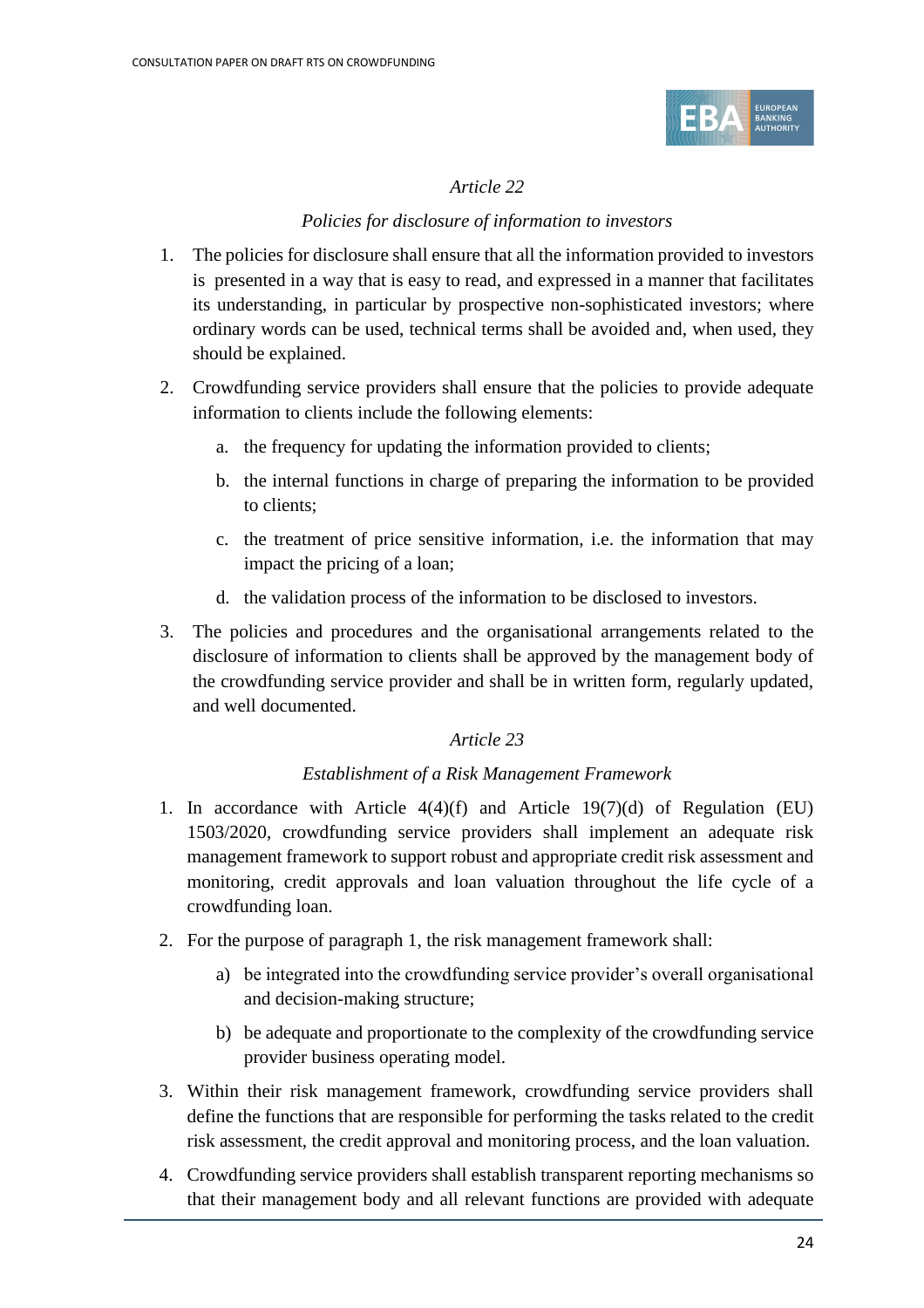

information to allow measurement, assessment and monitoring of credit risk. The reporting framework shall be well defined and documented.

5. The management body of the crowdfunding service provider shall oversee the implementation of the governance and organisational arrangements regarding also the establishment, maintainance and publication of policies and procedures referring to credit risk framework

#### *Article 24*

#### *Functions within Risk Management Framework*

- 1. The functions established within the risk management framework shall be responsible for:
	- a. performing an assessment of creditworthiness of crowdfunding projects and project owners for scoring purposes in accordance with Chapter 3;
	- b. assigning loans to appropriate risk categories;
	- c. designing adequate processes for credit risk monitoring and reporting;
	- d. defining appropriate processes to deal with situations when the project owner is not able to fulfil its obligations or is in default, as defined by Article 1(1) of the Delegated Regulation xxx/XXX with regard to regulatory technical standards specifying the methodology for calculating the default rates referred to in Article 20(1) of Regulation (EU) 2020/1503
- 2. When crowdfunding service providers perform tasks of individual portfolio management of loans in accordance with Article 6 of Regulation (EU) 1503/2020, the crowdfunding service providers shall have in place a defined and documented process to allocate investors' funds among crowdfunding projects.

#### *Article 25*

#### *Risk categories*

- 1. When assigning loans to specific risk categories in accordance with Article 24(1), crowdfunding service providers shall ensure that the assignment of loans to risk categories reflects:
	- a. the levels of risk of the respective crowdfunding projects as defined by the output of internal credit scoring models in accordance with Chapter 1;
	- b. specific factors that are related to the loan, including, but not limited to, the interest rate, the maturity of the loan and the frequency of payment instalments.
- 2. Crowdfunding service providers shall ensure that: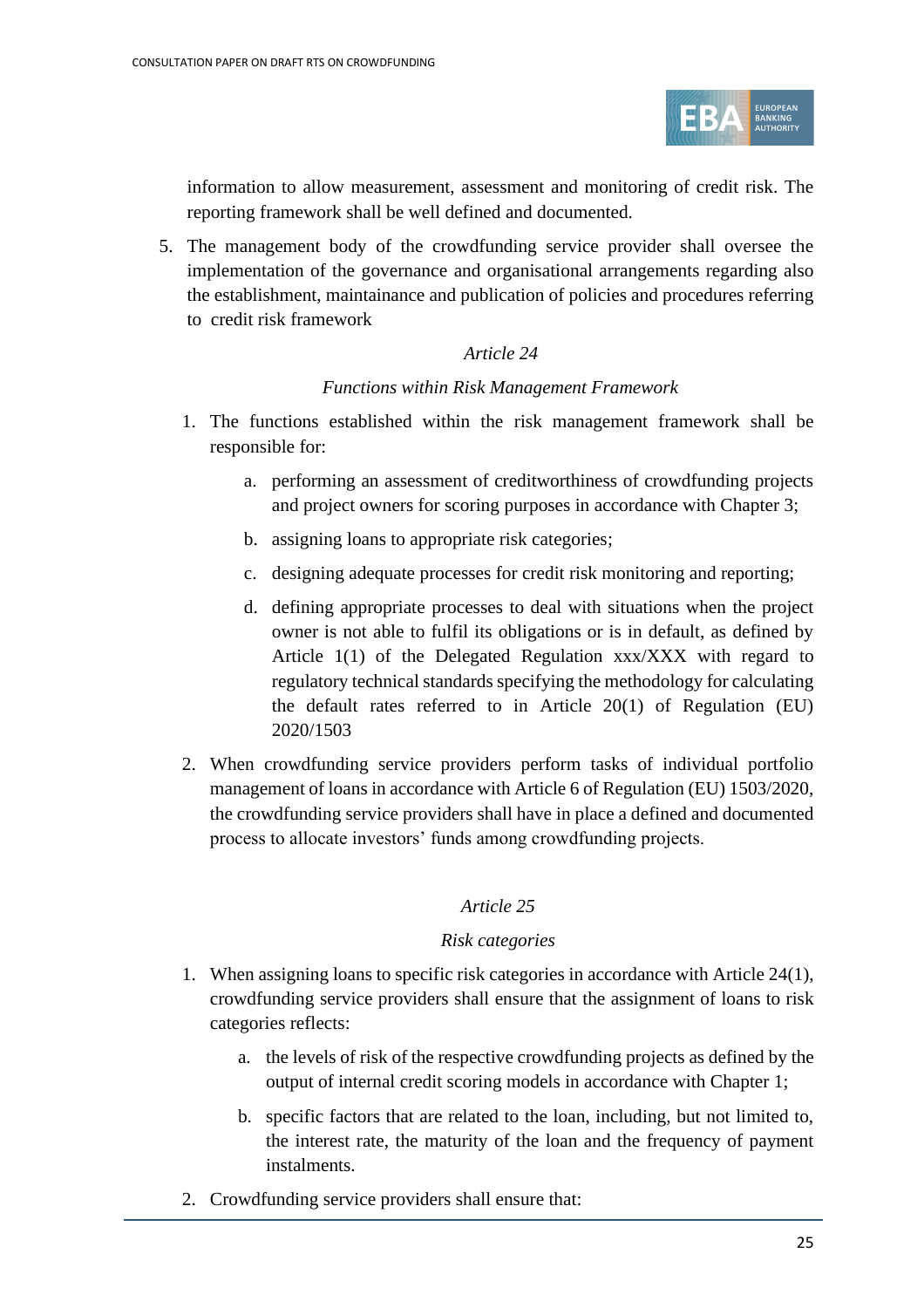

- a. the risk management framework includes adequate procedures to review the assignment of loans to the respective category and to re-assign them to a new risk category, whenever there is a change in the respective credit scoring or in other factors related to the loan;
- b. each risk category is associated with a probability of default.

#### *Credit granting and approval*

- 1. Within the risk management framework, crowdfunding service providers shall establish clear and well-documented credit granting processes to approve crowdfunding projects to be proposed to investors.
- *2.* The processes established in accordance with Article 1 shall define responsibilities of the relevant functions within the organisational structure of the crowdfunding service provider.
- *3.* When credit granting powers are delegated to members of staff, crowdfunding service providers shall ensure that these staff members are adequately trained and hold relevant expertise and seniority in relation to the specific authority delegated to them.

# *Article 27*

#### *Use of automated models*

- 1. When automated models are used for creditworthiness assessment and for credit granting purposes, crowdfunding service providers shall ensure that:
	- a. the relevant functions have a good understanding of their methodology, input data, assumptions and limitations;
	- b. the management body has a sufficient understanding of the use of technology-enabled innovation;
	- c. the models are fit for purpose, and their use is proportionate to the size and complexity of the activity of the project owner, the amount of the loan.
- 2. For the purpose of paragraph 1, crowdfunding service providers shall have in place policies and procedures and set out appropriate governance arrangements for the design and use of such models.
- 3. The policies and procedures in paragraph 2 shall be aimed at:
	- a. Ensuring the quality of data used as input of the models;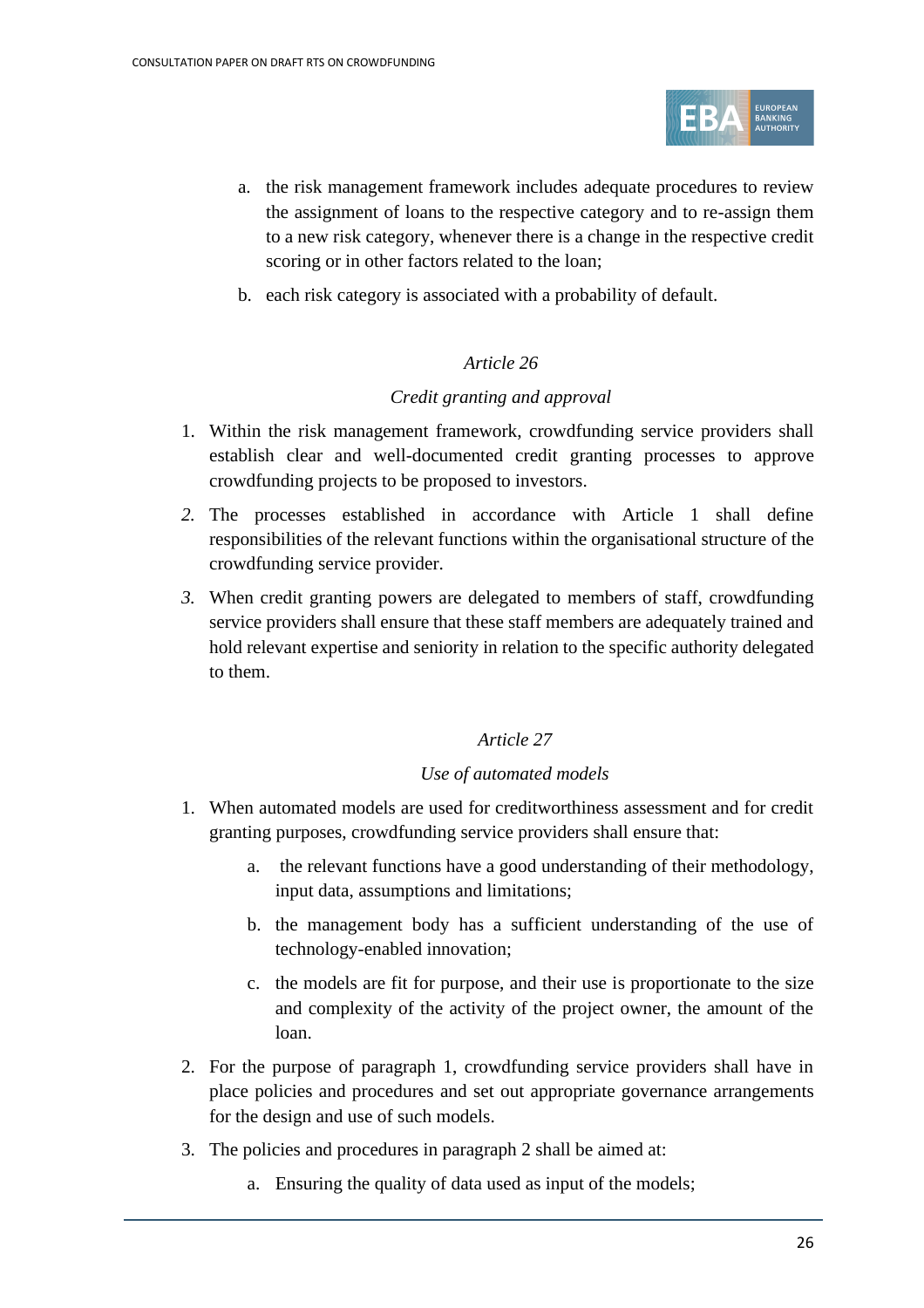

- b. Ensuring that the quality of output is regularly assessed;
- c. Establishing criteria to define when the outcome of such models can be overruled within the regular credit granting framework
- 4. Crowdfunding service providers shall have in place adequate documentation covering the methodology, the data input and the criteria automated models use for credit risk assessment, credit granting and credit monitoring.

#### *Policies for credit risk assessment*

- 1. Within their credit risk management framework, crowdfunding service providers shall set out appropriate policies and procedures aimed at defining the criteria for the assessment and monitoring of credit risk.
- 2. Crowdfunding service providers shall have in place policies and procedures in relation to credit risk management to specify at least the following matters:
	- a. the process of credit granting and approval;
	- b. the process of assignment of crowdfunding projects and project owners to risk categories in accordance with Article 25;
	- c. the definition of information and factors to be used for the creditworthiness assessment of crowdfunding projects and project owners in accordance with Chapter 3;
	- d. the criteria for the acceptance and use of credit risk mitigation measures;
	- e. the conditions for the use of automated decision-making in the creditgranting process;
	- f. the circumstances in which deviations from standard credit procedures and credit-granting criteria are possible;
	- g. the process of credit risk monitoring after the point of loan origination;
	- h. the processes to deal with project owners experiencing delays in repaying their loans
	- 3. For the purpose of paragraphs 1 and 2, credit risk policies and procedures shall:
		- a. be proportionate to the size and complexity of the crowdfunding projects offered on the crowdfunding platform;
		- b. identify clearly the functions that are in charge of carrying out the relevant tasks;

and shall be documented and kept updated.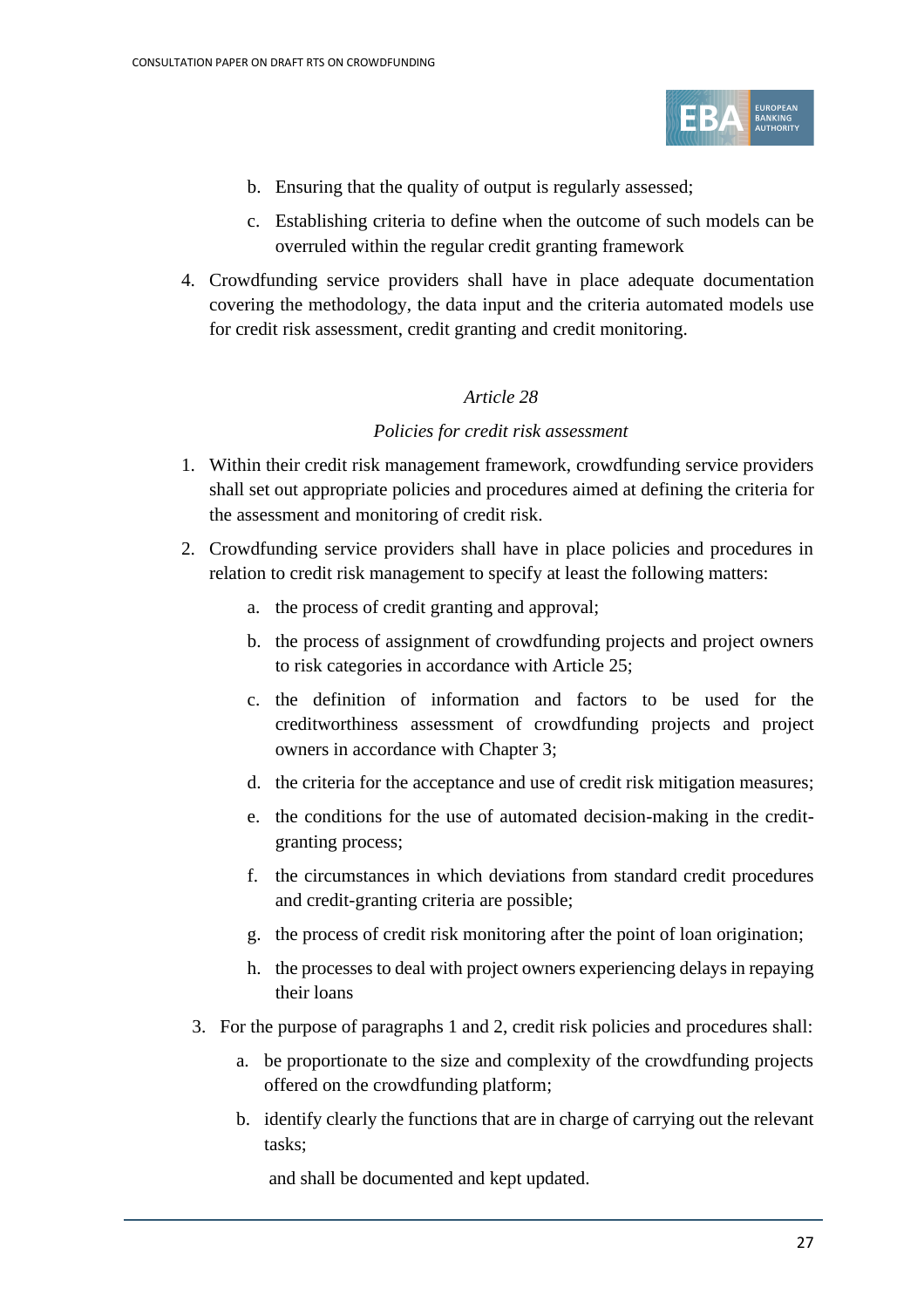

**4.** The policies in paragraph 1 shall specify how crowdfunding service providers identify, assess and manage the money laundering and terrorist financing (ML/TF) risks to which they are exposed as a result of their creditgranting activities.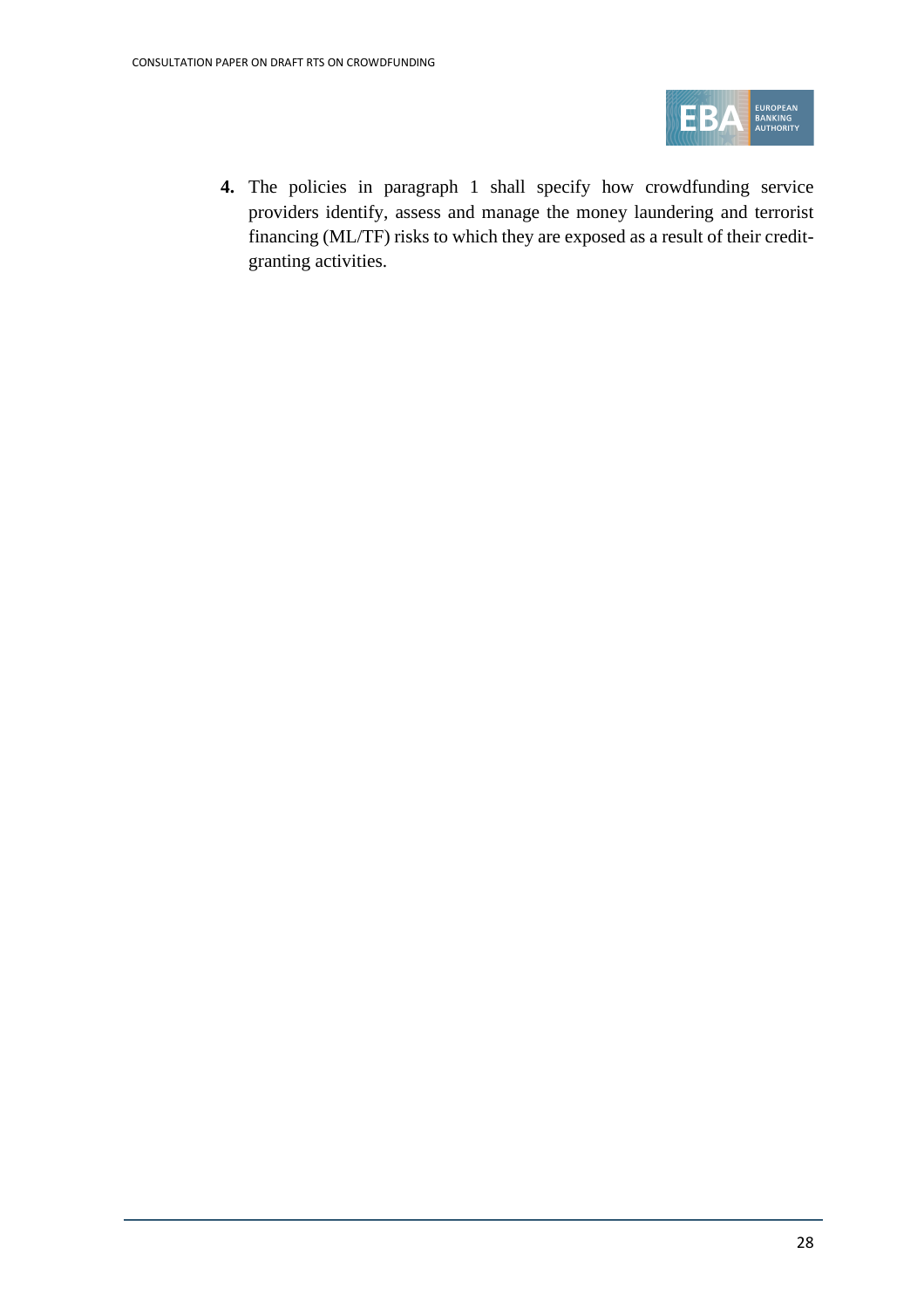

#### **ANNEX – Key financial indicators to be considered in the creditworthiness assessment**

## **A) Profitability indicators**

- a. Annual net income
- b. EBITDA
- c. Return on Equity (RoE)  $RoE = (EBIT-Tax-Interest \t Paid)/(Average$ Equity)
- d. Return on Assets (RoA) RoA=(EBIT-Tax )/(Average total assets)
- e. Net Profit Margin (NPM) NPM=(EBIT-Tax )/(Average Total Assets)
- f. Sales to Total Assets (STA) STA=Sales/(Average Total Assets)

### **B) Leverage and debt indicators**

- a. Debt to Equity ratio (DER) DER=(Debt+Value of Leases )/Equity
- b. Debt ratio (DR) DR=(Total Debt)/(Total Assets)
- c. Debt Yield  $(DY) DY = EBITDA/loan$  amount
- d. Loan to Cost (LC)-LC=(Loan Amount )/(Construction Cost)
- e. Loan to Value  $(LV)$   $LV=(Loan\,Amount)/(Value\,of\,the\,Property)$

#### **C) Liquidity indicators**

- a. Interest Coverage Ratio (ICR) ICR= EBIT/Interest Expenses
- b. Debt Service Coverage Ratio (DSCR)- DSCR=EBITDA/(Principal amount + interest amount)
- c. CashFlow to debt ratio (CFD) CFD=(Cash Flow)/Debt
- d. Cash ratio (CR) CR=(Cash+marketable securities )/(Current Liabilities)
- e. Net working capital to total Assets (NWCTA) NWCTA=(Current Assets (Cash, Short term securities, Receivable, Inventories, Other current assets))/Assets

# **D) Capital indicators**

- a. Capitalisation Rate (CR) CR=(Net Operating Income)/Capital
- b. Profit Yield (PY) =(Net Income)/Capital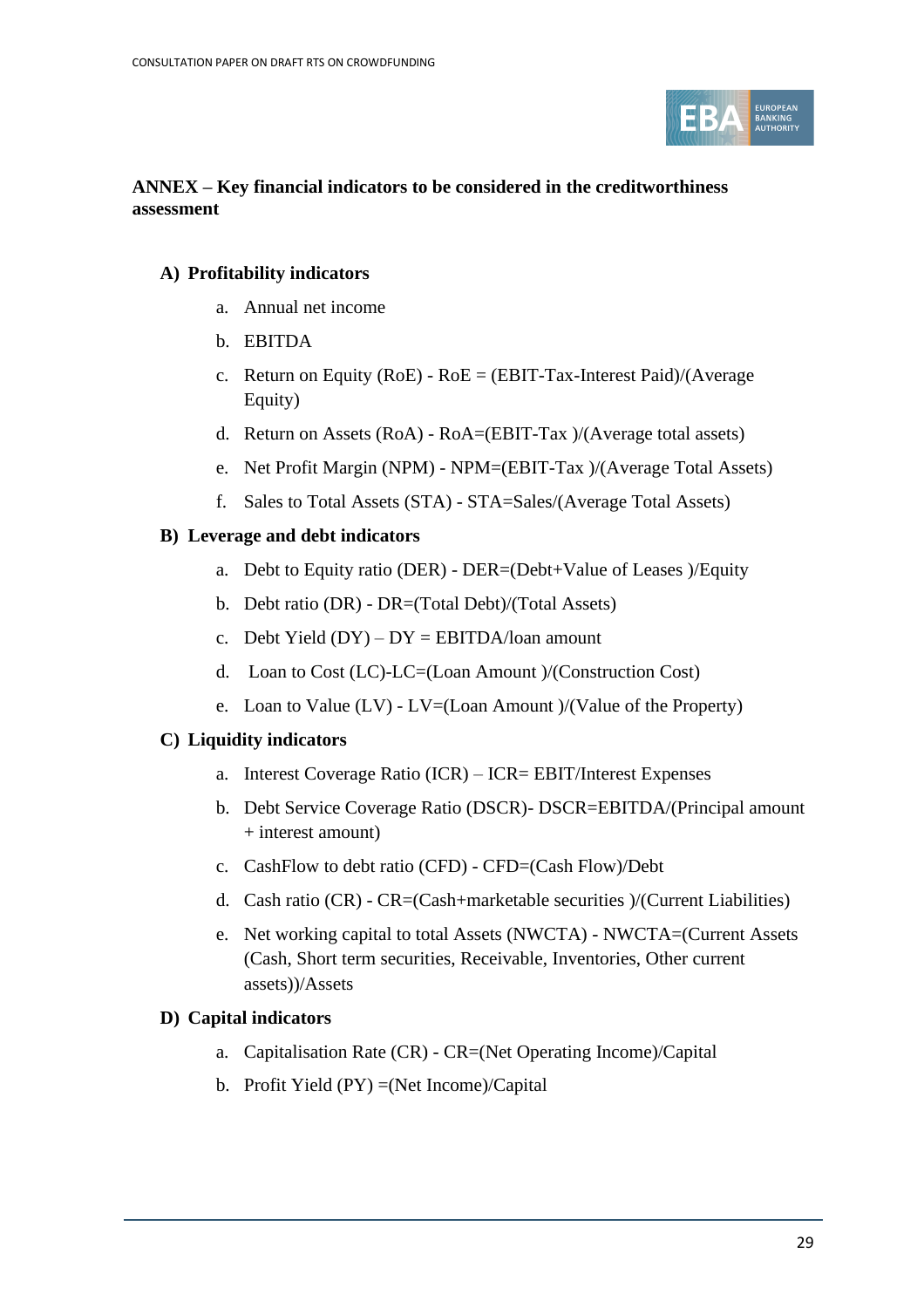

This Regulation shall be binding in its entirety and directly applicable in all Member States. Done at Brussels,

> *For the Commission The President*

*[For the Commission On behalf of the President*

*[Position]*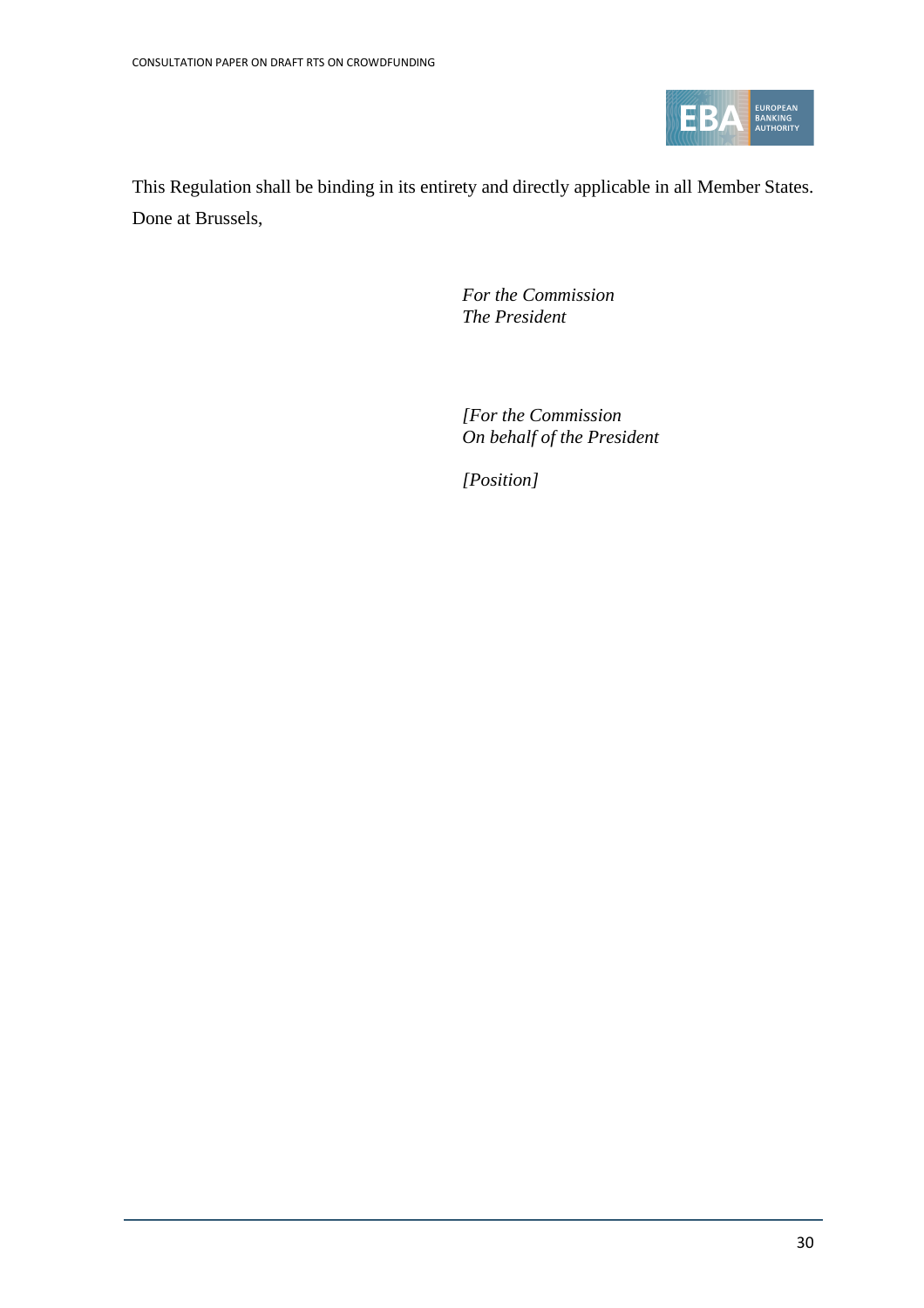

# <span id="page-30-0"></span>5. Accompanying documents

# <span id="page-30-1"></span>5.1 Draft cost-benefit analysis / impact assessment

- 26.In recent years, crowdfunding platforms have developed as a form of alternative finance for start-ups and Small and Medium Enterprises (SMEs). Through crowdfunding, a service provider operates a digital platform to facilitate the matching between prospective investors with owners of projects that need financing. To this extent, the EU Regulation on Crowdfunding Service Providers (ECSPR, REGULATION (EU) 2020/1503) was issued with the purpose of providing a standardised regulation that will guide the functioning of such platforms.
- 27.The ECSPR in its Article 19(7) mandates the EBA to develop draft regulatory technical standards to further specify the elements that crowdfunding service providers must include in the description of the methodology used for credit scoring and for loan pricing. The mandate also indicates that the EBA shall specify further the information and factors that crowdfunding service providers must consider when conducting the creditworthiness assessment, as well as the risk management framework and the policies that they need to have in place in relation to credit risk assessment and disclosure to investors.
- 28.As per Article 10(1) of the EBA regulation (Regulation (EU) No 1093/2010 of the European Parliament and of the Council), any RTS developed by the EBA shall be accompanied by an Impact Assessment (IA) annex which analyses 'the potential related costs and benefits' before submitting to the European Commission. Such annex shall provide the reader with an overview of the findings as regards the problem identification, the options identified to remove the problem and their potential impacts.
- 29.The EBA prepared the IA included in this consultation paper analysing the policy options considered when developing the guidelines. Given the nature of the study, the IA is qualitative in nature.

# A. Problem identification

30.One important difference between crowdfunding and banking intermediation is that the crowdfunding service provider does not take any risk of its own. Rather, the risk remains entirely on the investor. Moreover, the asymmetric information between investors and project owners may increase the chance that the former underestimate the risks of an investment, assuming that every project proposed on a platform is subject to an adequate risk assessment process. Under this situation, it is necessary to develop a framework that ensures the protection of investors and provides enough transparency to inform investment decisions. While the ECSPR provides the basis for such a framework, more detailed instructions and technical guidance are needed to create a comprehensive framework.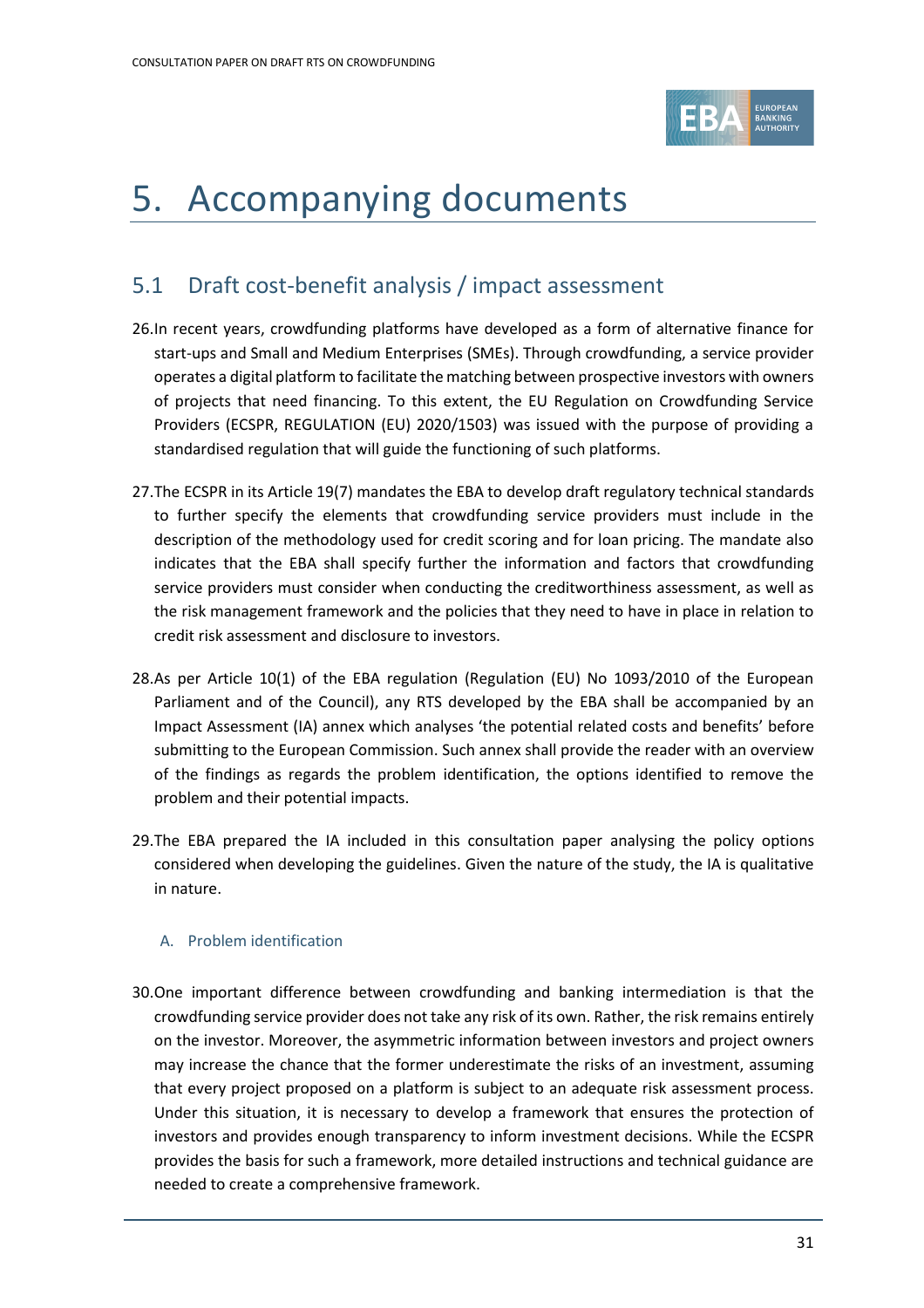

- 31.Additionally, in the absence of a comprehensive framework at EU level for crowdfunding platforms, during the past years some Member States have introduced their own national regimes, with the risk of creating a fragmented framework and the lack of uniform conditions for crowdfunding platforms operating in different Member States. In turn, this lack of a uniform framework creates uncertainty, which ultimately may discourage investors to provide funds.
	- B. Policy objectives
- 32.As a general objective, the RTS aims to contribute to enhance transparency, providing investors with appropriate tools to take well informed decisions, and to ensure them an adequate and consistent degree of protection, also requiring some common standards for creditworthiness assessment.
- 33.As a main objective, the RTS aims to comply with the mandate in Article 19(7) of the ECSPR with regards to information to clients. The mandate can be divided in two parts. The first one gives the EBA the task to specify the elements that crowdfunding service providers need to disclose to investors as part of their methods for credit scoring and loan pricing, and to ensure that the pricing is fair and appropriate. The second part is of a more "prudential" nature and mandates the EBA to specify the factors that crowdfunding platforms must consider in their creditworthiness assessment, as well as the risk management framework and governance policies and procedures to follow in relation with their risk-assessment and disclosure processes.
- 34.The RTS has the following specific objectives as described in the mandate:
	- a. To specify the elements that need to be included in the disclosure of the credit scoring and loan pricing method employed by the crowdfunding service provider;
	- b. To specify the factors the crowdfunding service provider needs to consider when carrying out their credit risk assessment and loan valuation;
	- c. To define the minimum content that crowdfunding platform need to have in place in relation with the existing governance policies and procedures of their risk-assessment and disclosures.

#### C. Baseline scenario

- 35.Article 19 of the ECSPR establishes the minimum disclosure requirements that crowdfunding platforms need to follow. In particular, paragraph 6 specifically refers to the disclosure of the description of the method for credit scoring and loan pricing. Nevertheless, the ECSPR does not define which elements shall be considered by the crowdfunding service provider when disclosing such description.
- 36. Similarly, Article 4(4) of the ECSPR requires the crowdfunding service provider to carry out a creditworthiness assessment of the crowdfunding project or project owner, as well as a loan valuation. However, the ECSPR does not specify neither the elements to be included in the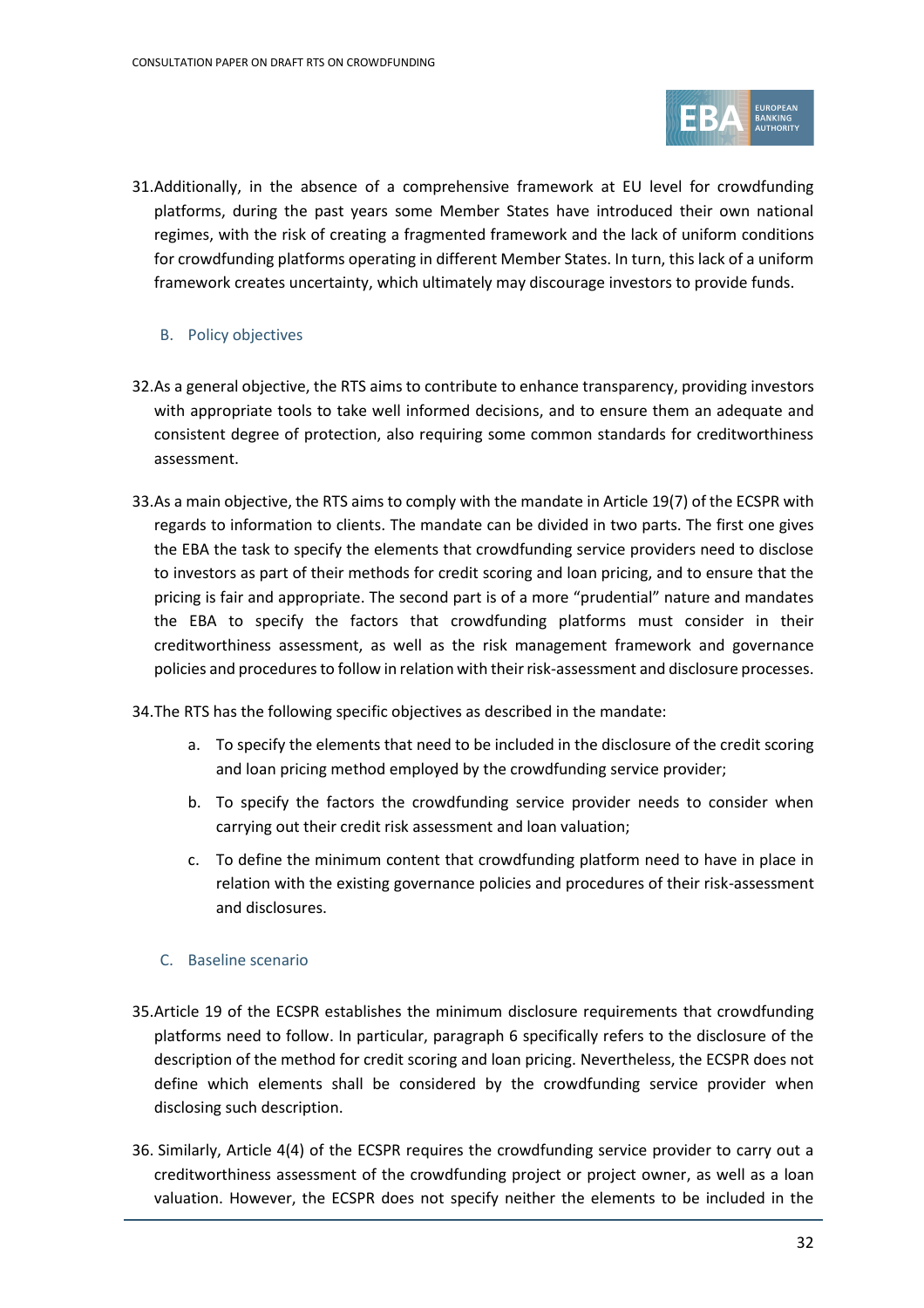

assessment of credit risk and in the loan valuation, nor the level of detail of the information to be considered for that matter.

- 37.Finally, Article 4(4) requires also crowdfunding service providers to set up a risk management framework to achieve compliance with the requirements on credit risk assessment and loan valuation, although it does not provide further details on the content of such framework.
	- D. Options considered
- 38.When drafting the present guidelines, the EBA considered different policy options under two main areas.

#### a. Definition of factors that need to be consider in the credit risk assessment method

- 39.The EBA has assessed different alternatives for various issues that were discussed with regards to the definition of factors for the credit risk assessment method.
	- a. Alignment with the principles of the EBA guidelines for loan origination
		- **Option 1: To follow the same principles and approaches set out in in the EBA Guidelines for loan origination when determining the factors to consider in crowdfunding platforms' risk assessment methods.**
		- **Option 2: To define a credit risk assessment approach completely independent from the principles in the EBA Guidelines on Loan origination and monitoring.**
	- b. Alignment with the level of granularity of EBA guidelines for loan origination
		- **Option 1: To follow the same level of granularity of the EBA Guidelines for loan origination when establishing the factors to consider in the method to assess credit risk.**
		- **Option 2: To follow a lower level of granularity of the EBA guidelines for loan origination when establishing the factors to consider in the method to assess credit risk.**

#### b. Definition of the points in time for the matter of specification of factors to be considered in loan pricing and in loan valuation.

- **Option 1: Define the factors to be considered in loan pricing and loan valuation for several points in time during the life of the loan.**
- **Option 2: Define the factors to be considered in loan pricing and loan valuation at the point of origination of the loan and after the point of origination of the loan.**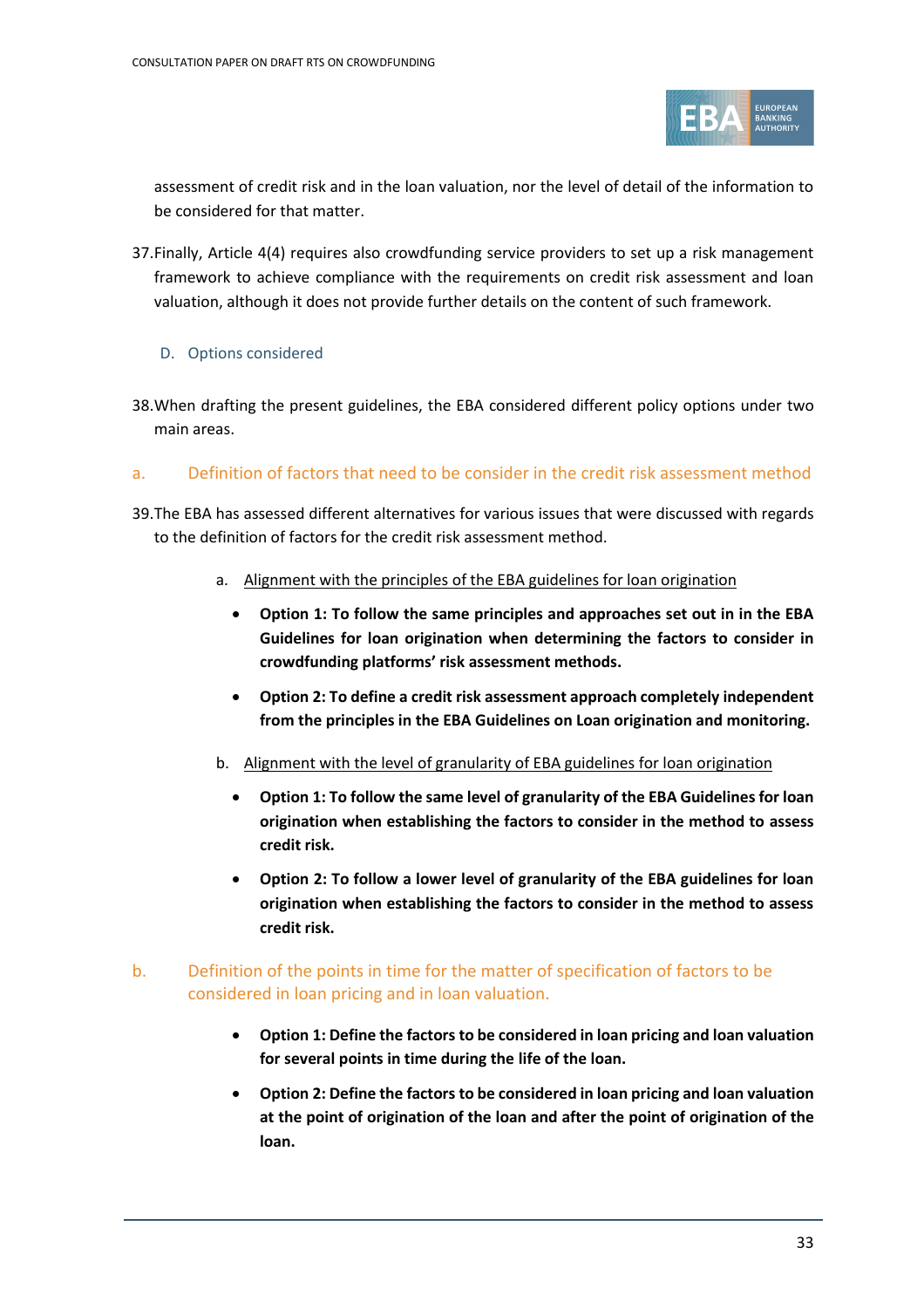

- E. Assessment of the options and the preferred option(s)
- a. Definition of factors that need to be considered in the credit risk assessment method
	- a) Alignment with the principles of the EBA guidelines for loan origination.
- 40.While there are significant differences in the scope and purpose of the EBA Guidelines on Loan origination and monitoring and those of the current draft RTS, the underlying approaches are in both cases based on a similar set of objectives:
	- a. Establish a uniform set of information and data for the purposes of project owners' creditworthiness assessments;
	- b. Establish a minimum requirement for the due diligence that crowdfunding service providers need to carry out when granting or facilitating a loan;
	- c. Specify the internal governance arrangements, processes and mechanisms for granting and monitoring of credit;
	- d. Ensure that a prudent approach to credit risk is also coupled with adequate level of investor protection.
- 41.For these reasons, while applying a proportionate approach that could cater for simpler and more innovative firms, like crowdfunding service providers, consideration was also given to the need to ensure level playing field among financial market participants and provide comparable requirements for comparable financial products. To this extent, Chapter III of the draft RTS requires CSPs to have in place a sound and effective framework to assess credit risk of crowdfunding projects based on financial and non-financial factors, while Chapter IV requires that a number of governance arrangements are set up to ensure that due diligence on projects and prospective project owners is conducted in a sound and prudential manner.
- 42. Therefore, the preferred option is Option 1, i.e. to follow the same principles set out in the EBA guidelines for loan origination when determining the factors to consider in crowdfunding platforms' risk assessment methods.
	- b) Alignment with the level of granularity of EBA guidelines for loan origination.
- *43.*The EBA Guidelines for loan origination and monitoring are characterised by a detailed level of granularity, both when determining the factors to be considered for credit risk assessment methods and when setting up the framework for credit risk management and monitoring. In the first case, the Guidelines set up very granular provisions for the different type of borrowers (i.e. consumers, micro and small-sized firms, medium and large and firms, commercial real estate firms, leveraged transaction, shipping finance). In the second case, the Guidelines provide very detailed requirements for robust and effective credit risk management and internal control frameworks, as well as for credit risk policies and procedures and credit decision-making processes.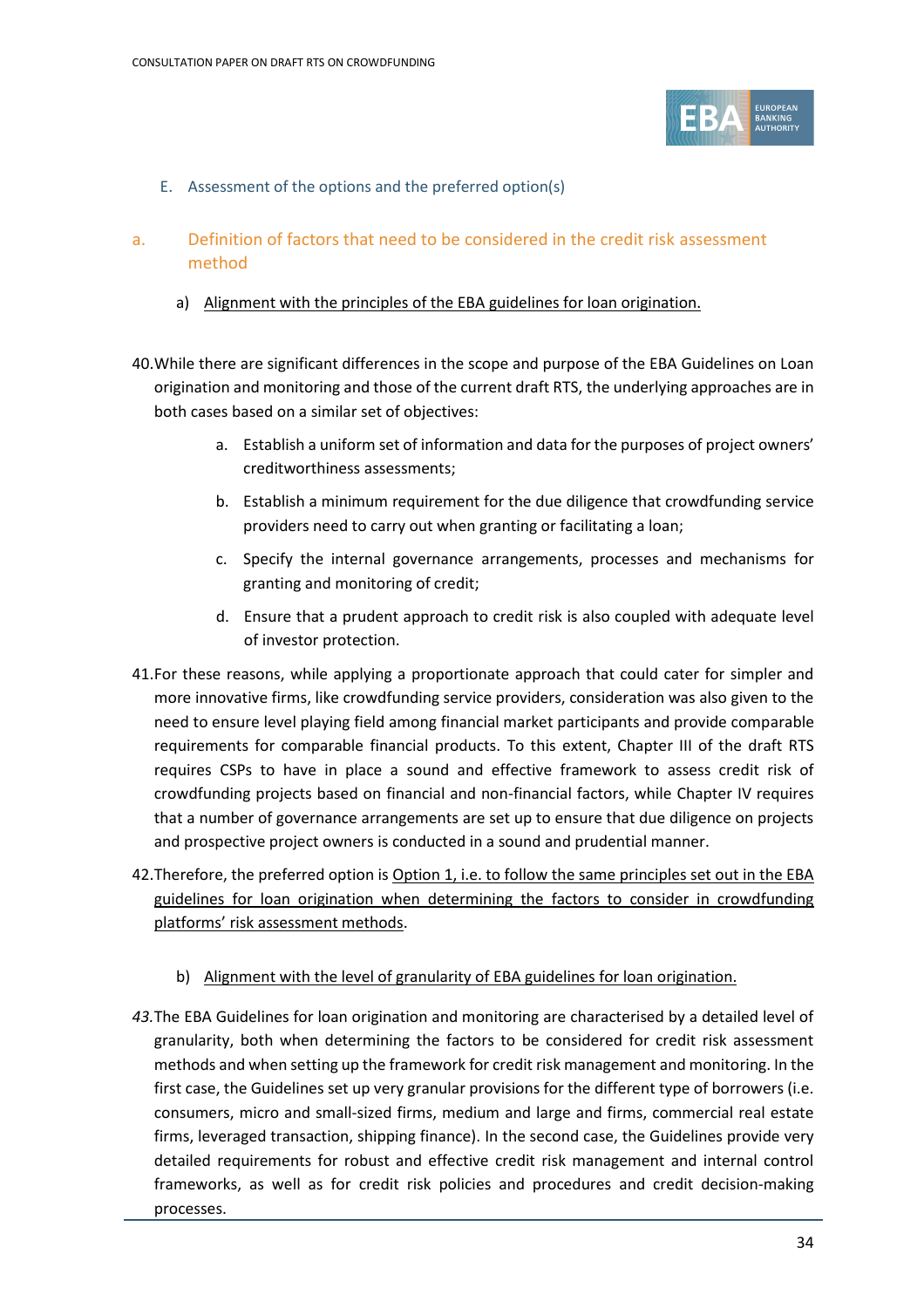

44. However, by their nature, and also bearing in mind the different binding nature of guidelines as opposed to technical standards that are directly applicable regulations in all Member States, adopting the same level of granularity as in the EBA Guidelines for loan origination and monitoring would possibly lead to a very restrictive framework for crowdfunding service providers, possibly even more than the one applied to more complex financial institutions, which does not seem justified due to the nature and scope of their activities. Therefore, the preferred option is option 2: To follow a lower level of granularity than the EBA guidelines for loan origination when defining the factors to be considered in the credit risk assessment method.

## b. Definition of the points in time for the matter of specification of factors to be considered in loan pricing and in loan valuation.

- 45. Article 19(6) ECSPR requires crowdfunding service providers to disclose the description of the method used for loan pricing; in turn, Article 19(7)(a) mandates the EBA to specify the elements to be included in such description. However, no details are provided about the points in time during the life-cycle of the loan when pricing is conducted.
- 46.On the other hand, Article 19(7) requires EBA to specify the information and factors that crowdfunding service providers must consider when conducting a valuation of a loan valuation at different points in time during the life-cycle of a loan, in accordance with Article 4(4)(d):
	- i. at the moment when the loan is originated;
	- ii. where the crowdfunding service provider considers that the project owner is unlikely to fulfil its obligations to repay the loan in full;
	- iii. following a default; and
	- iv. where the crowdfunding service provider is facilitating an exit for a lender before the maturity date of the loan;
- 47. Bearing in mind the need to follow a prudential approach that is proportionate to the complexity and the size of the institutions in the crowdfunding market, defining numerous moments during the lifetime of a loan when crowdfunding service providers should price the credit facility and conduct its valuation would possibly imply a very restrictive and burdensome approach, which could lead to a suboptimal use of resources, adding little value in terms of prudential approach.
- 48.To this extent, a simplified approach referring to loan pricing and loan valuation i) at the point of loan origination and ii) after the point of loan origination (including in the latter case, considerations for the existence of additional losses and the default case – Article 19(3)-(5) of this draft RTS) is a more balanced solution, which would offer more clarity in the requirement. Therefore, the preferred option is Option 2: To Define the factors to be considered in loan pricing and loan valuation at the point of origination of the loan and after the point of origination of the loan.